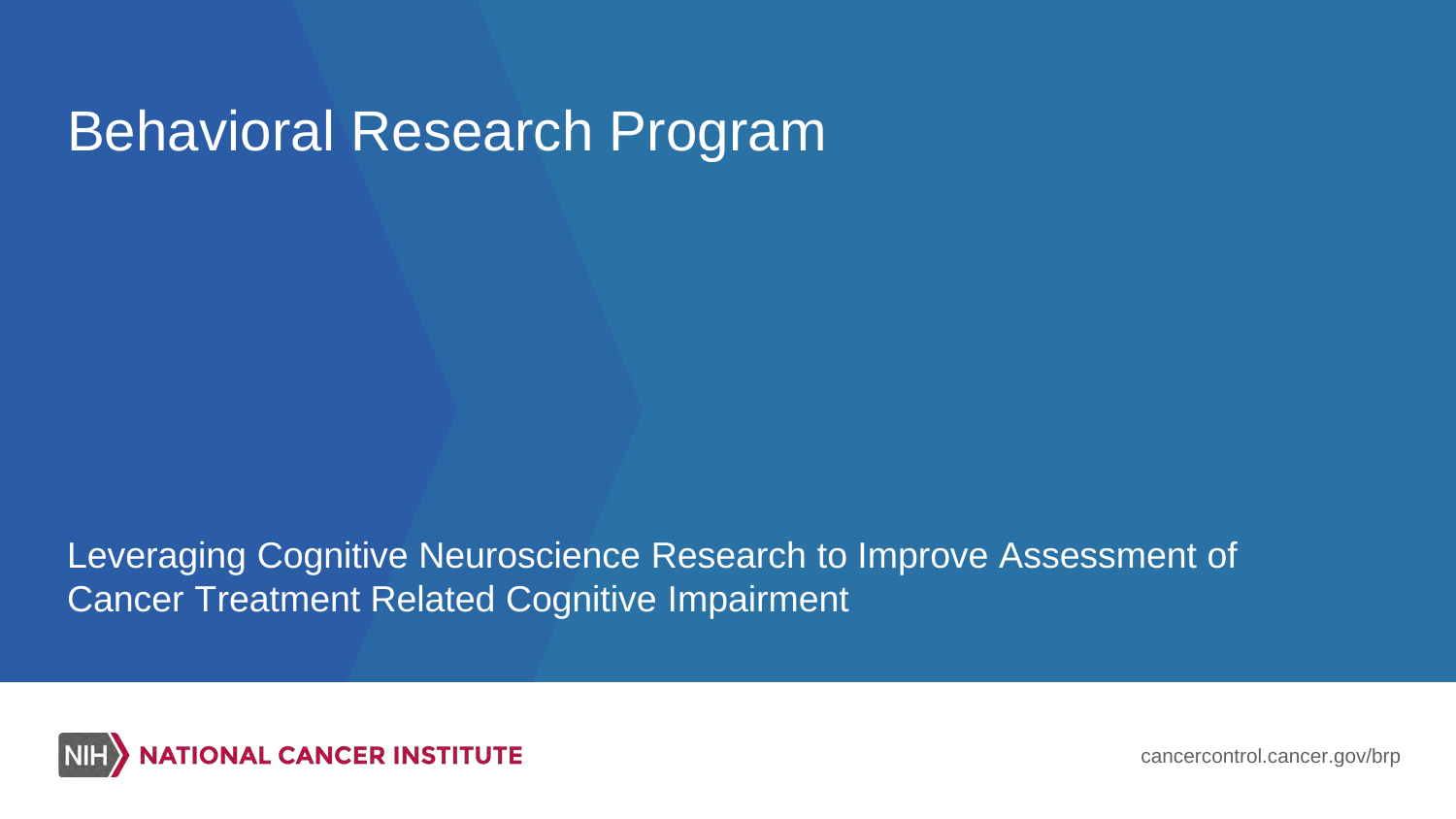### Using WebEx and Webinar Logistics



Tracey Goldner

Communication Fellow National Cancer Institute

- **Submit questions at any time during the** presentation. Type into the Q&A feature on the right of the interface and press "submit"
- To connect to the live audio, we recommend having the system call you. Enter your telephone number (include area code) and select "Call Me" OR dial in to the session at:
	- Conference #: 1-855-244-8681 Access Code: 733 319 520
	- **Closed captioning is available by selecting the** Media Viewer Panel on the right hand side of your screen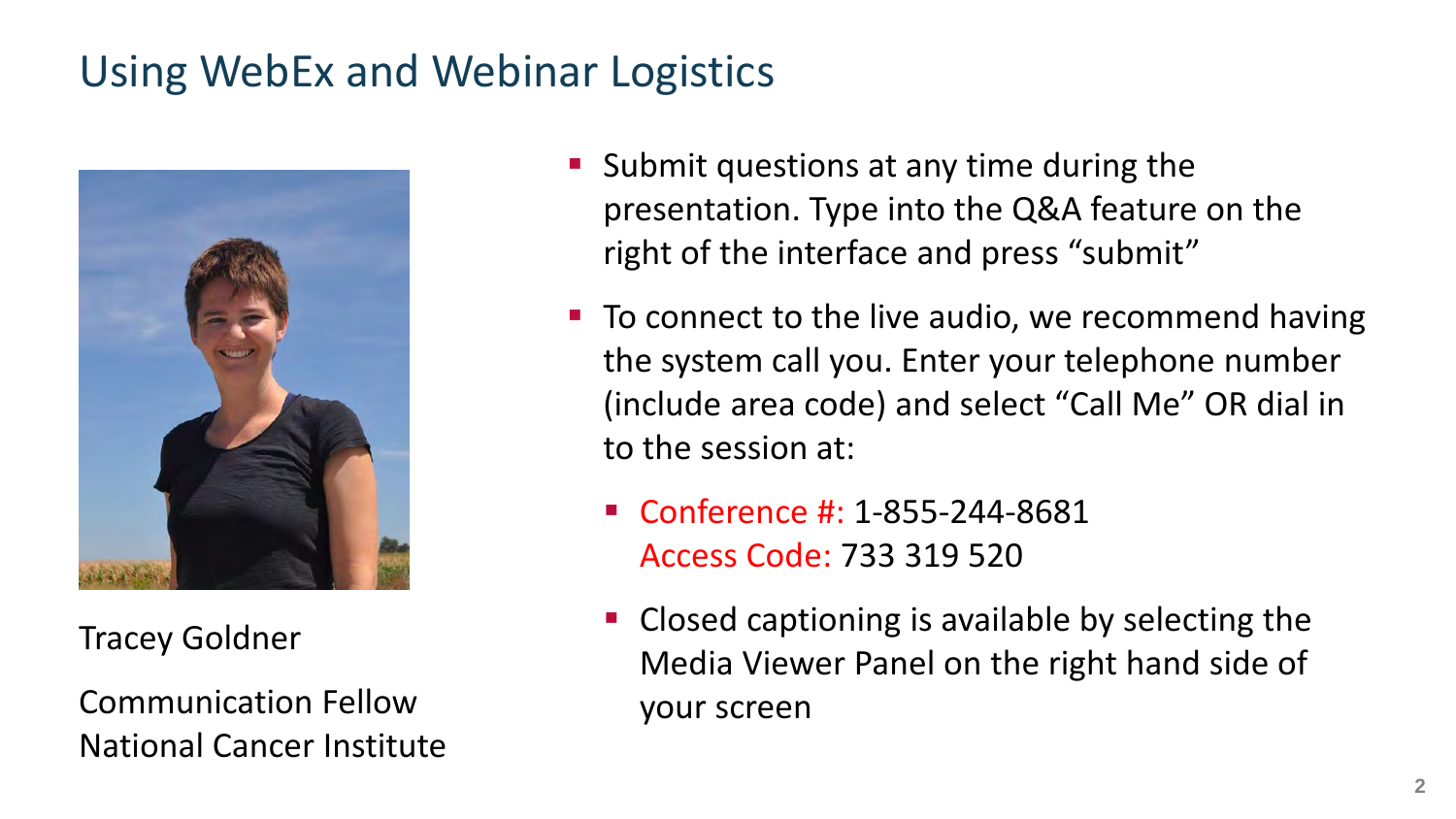#### Webinar Format



Moderator Paige Green, PhD, MPH Chief, Basic Biobehavioral and Psychological Sciences Branch

- **Background**
- FOA Details
- **Resources** 
	- When available, an archive of the webinar and FAQs will be posted at

- **Questions** 
	- **Questions about specific aims or grant application** details will not be addressed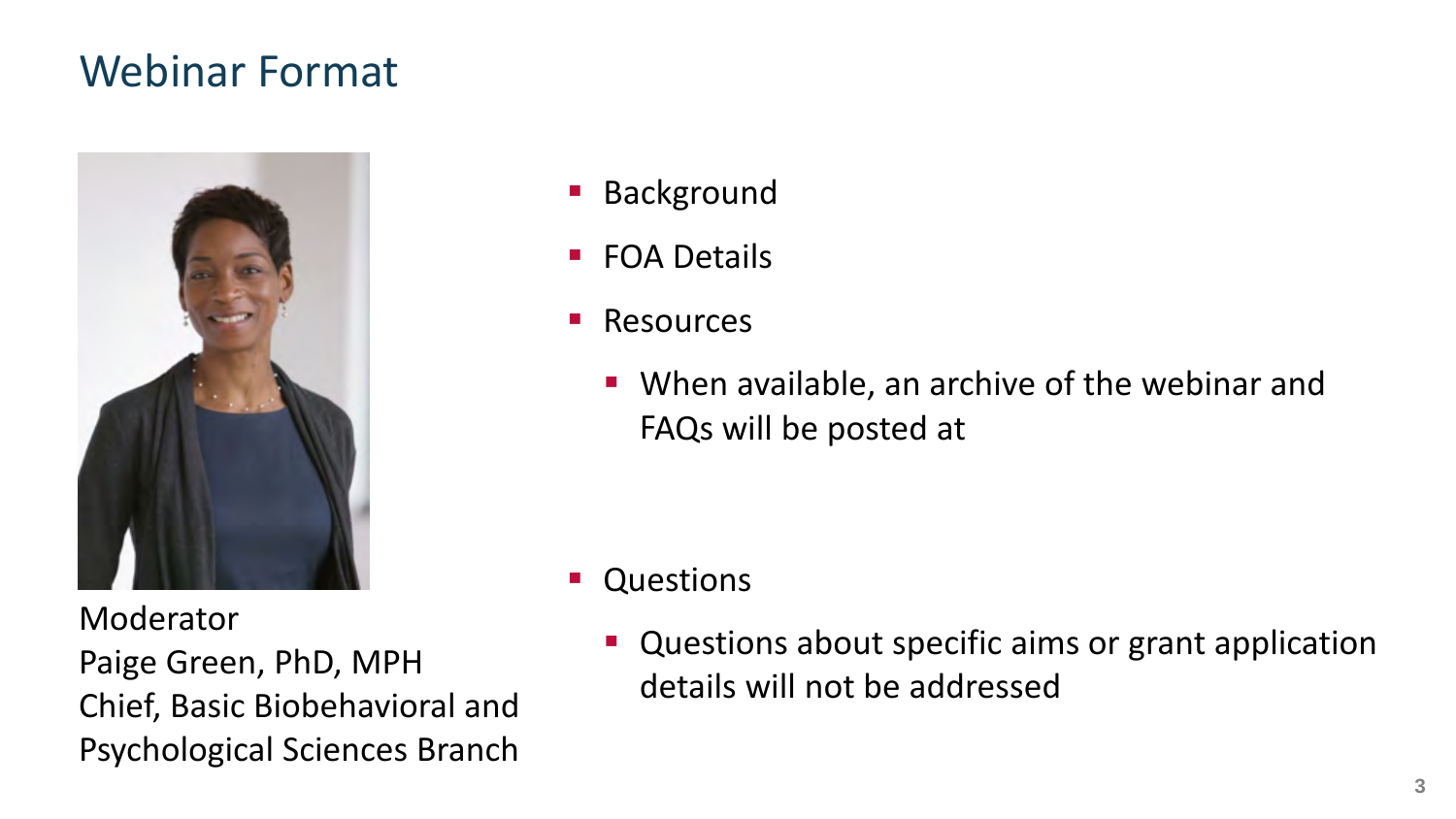# Background

*Leveraging Cognitive Neuroscience Research to Improve Assessment of Cancer Treatment Related Cognitive Impairment* 



September 14, 2016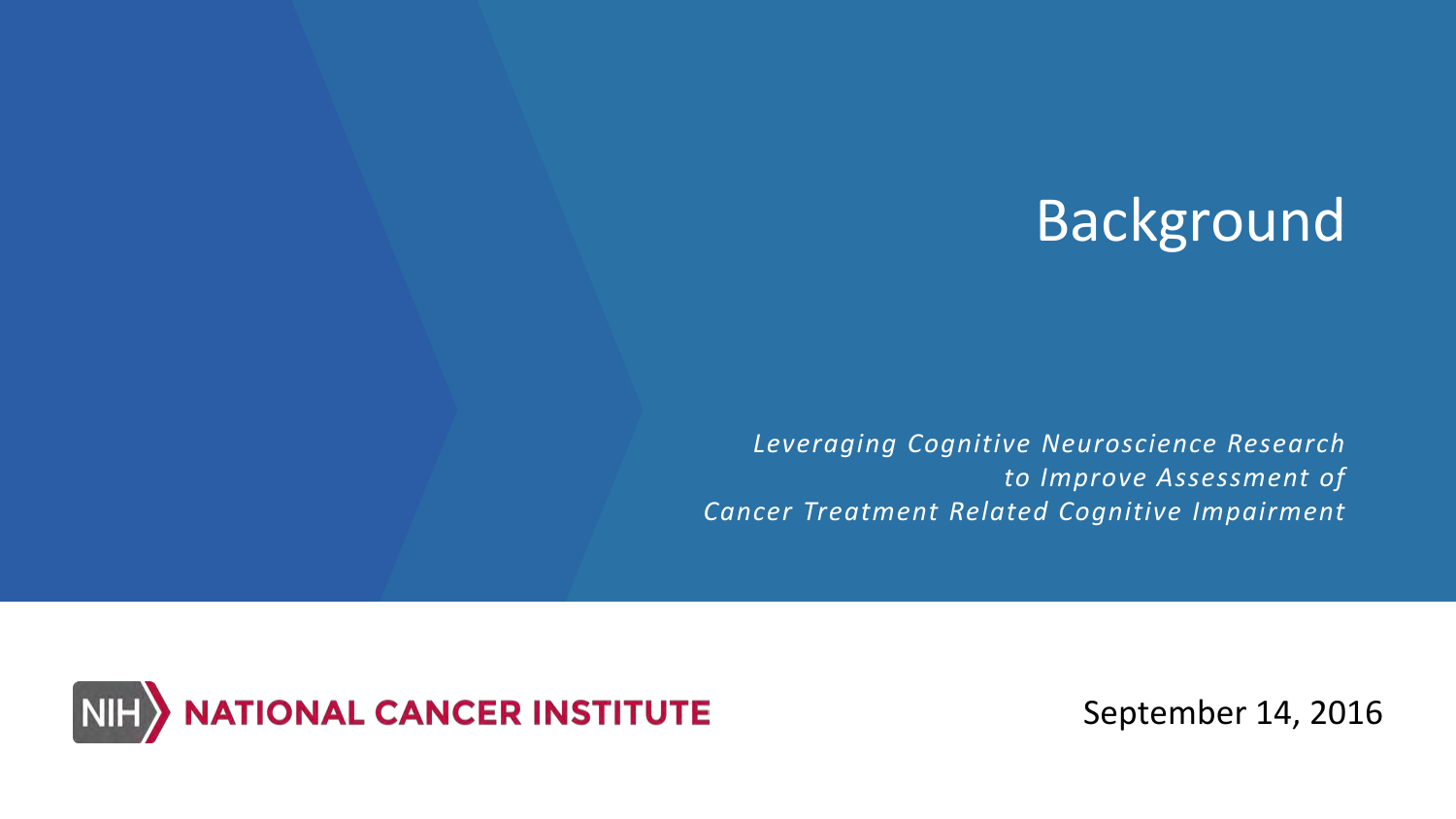#### NCI DCCPS Organizational Structure

#### **Division of Cancer Control**

#### **and Population Sciences (DCCPS)**

| <b>Health Services</b> | <b>Behavioral</b> | <b>Epidemiology and</b>  | <b>Surveillance</b> |
|------------------------|-------------------|--------------------------|---------------------|
| Research               | Research          | <b>Genomics Research</b> | Research            |
| Program                | Program           | Program                  | Program             |

The **Behavioral Research Program (BRP)** initiates, supports, and evaluates a comprehensive program of research including basic behavioral and psychological science as well as the development, testing, and dissemination of interventions in cancer control areas such as tobacco use, diet and energy balance, and sun protection.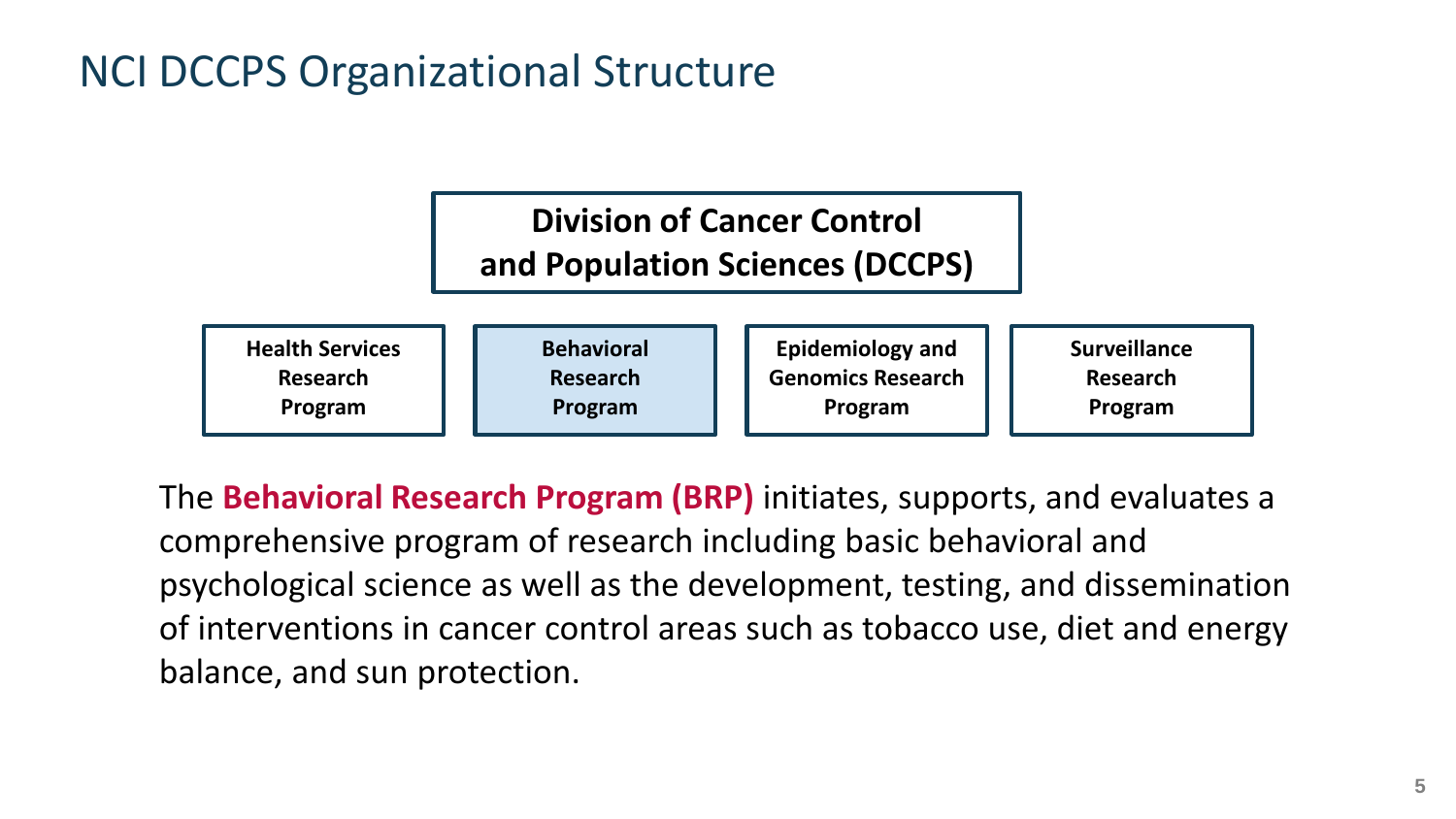#### How We Fund Grants

- Although most of our portfolio consists of investigator-initiated (unsolicited) grants, BRP may also support grant applications in a specific area of interest
	- Requests for Applications (RFA)
		- Identifies the specific receipt date(s), the estimated amount of funds earmarked for the initiative, the number of awards likely to be funded, and any specific criteria for scientific peer review; applications received in response to a particular RFA are reviewed by an Institute's Scientific Review Group
	- Program Announcements (PA)
		- Most PA applications are submitted with a standing receipt date and are reviewed with all other applications received at that time using standard peer-review processes
	- Program Announcement (PAR)
		- Program announcements with special receipt, referral, and/or review considerations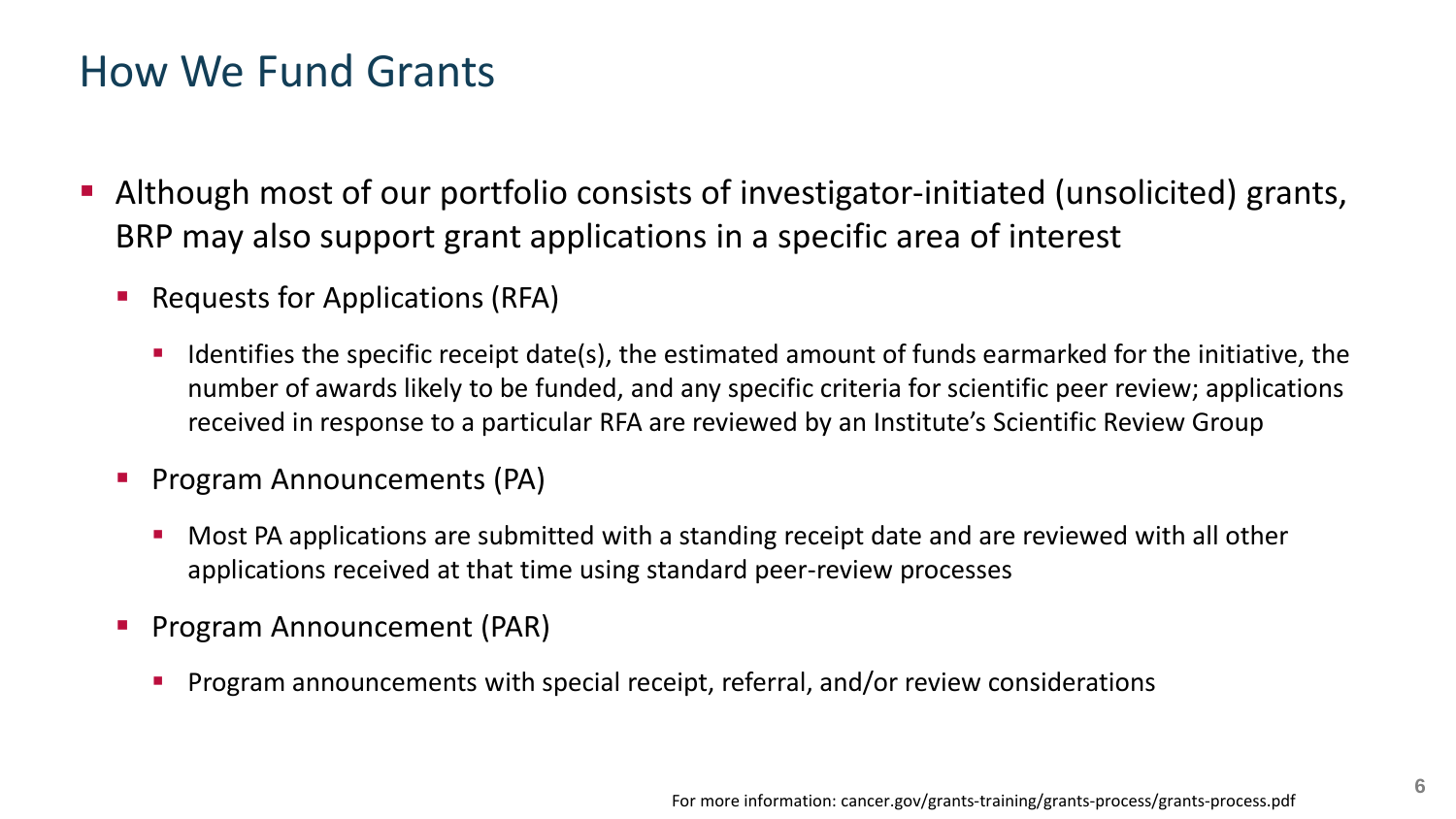### Grant Mechanisms – R01 and R21

| <b>NIH Research Project Grant</b>                                                                                                                                                                                                                                                                                                               | <b>NIH Exploratory/Developmental Grant</b>                                                                                                                                                                                                                                                                                                                                                     |  |
|-------------------------------------------------------------------------------------------------------------------------------------------------------------------------------------------------------------------------------------------------------------------------------------------------------------------------------------------------|------------------------------------------------------------------------------------------------------------------------------------------------------------------------------------------------------------------------------------------------------------------------------------------------------------------------------------------------------------------------------------------------|--|
| (R01)                                                                                                                                                                                                                                                                                                                                           | (R21)                                                                                                                                                                                                                                                                                                                                                                                          |  |
| Used to support a discrete, specified, and<br>ш<br>circumscribed research project<br>NIH's most commonly used grant program<br>No specific dollar limit unless specified in<br><b>Funding Opportunity Announcement (FOA)</b><br>Advance permission required for \$500K or<br>more (direct costs) in any year<br>Generally awarded for 3-5 years | Encourages new, exploratory, and<br>developmental research projects by<br>providing support for early stages of project<br>development<br>Sometimes used for pilot and feasibility<br>studies<br>Limited to up to two years of funding<br>Combined budget for direct costs for the<br>two-year project period usually may not<br>exceed \$275,000<br>No preliminary data is generally required |  |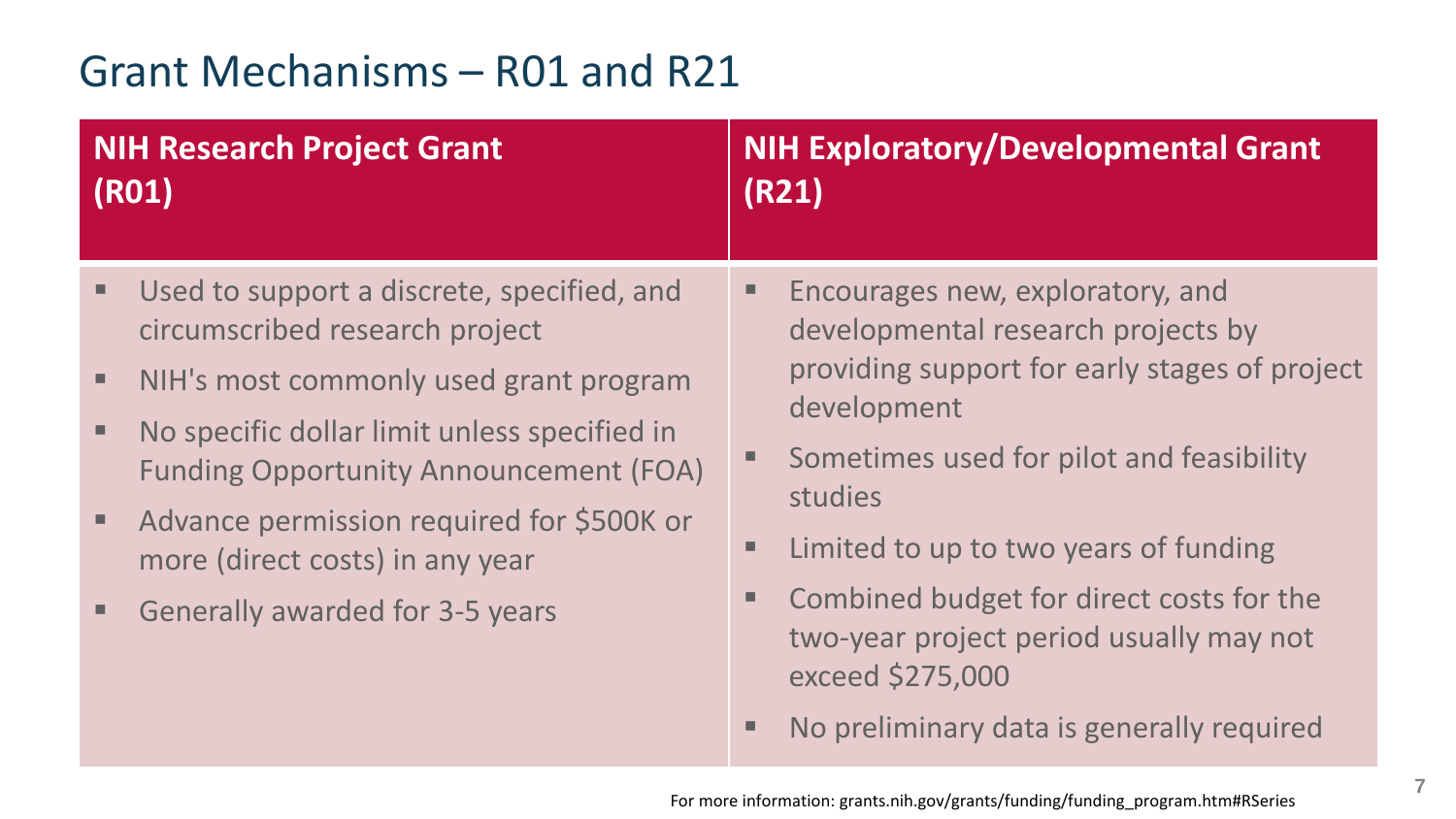## FOA Details

*Leveraging Cognitive Neuroscience Research to Improve Assessment of Cancer Treatment Related Cognitive Impairment* 



September 14, 2016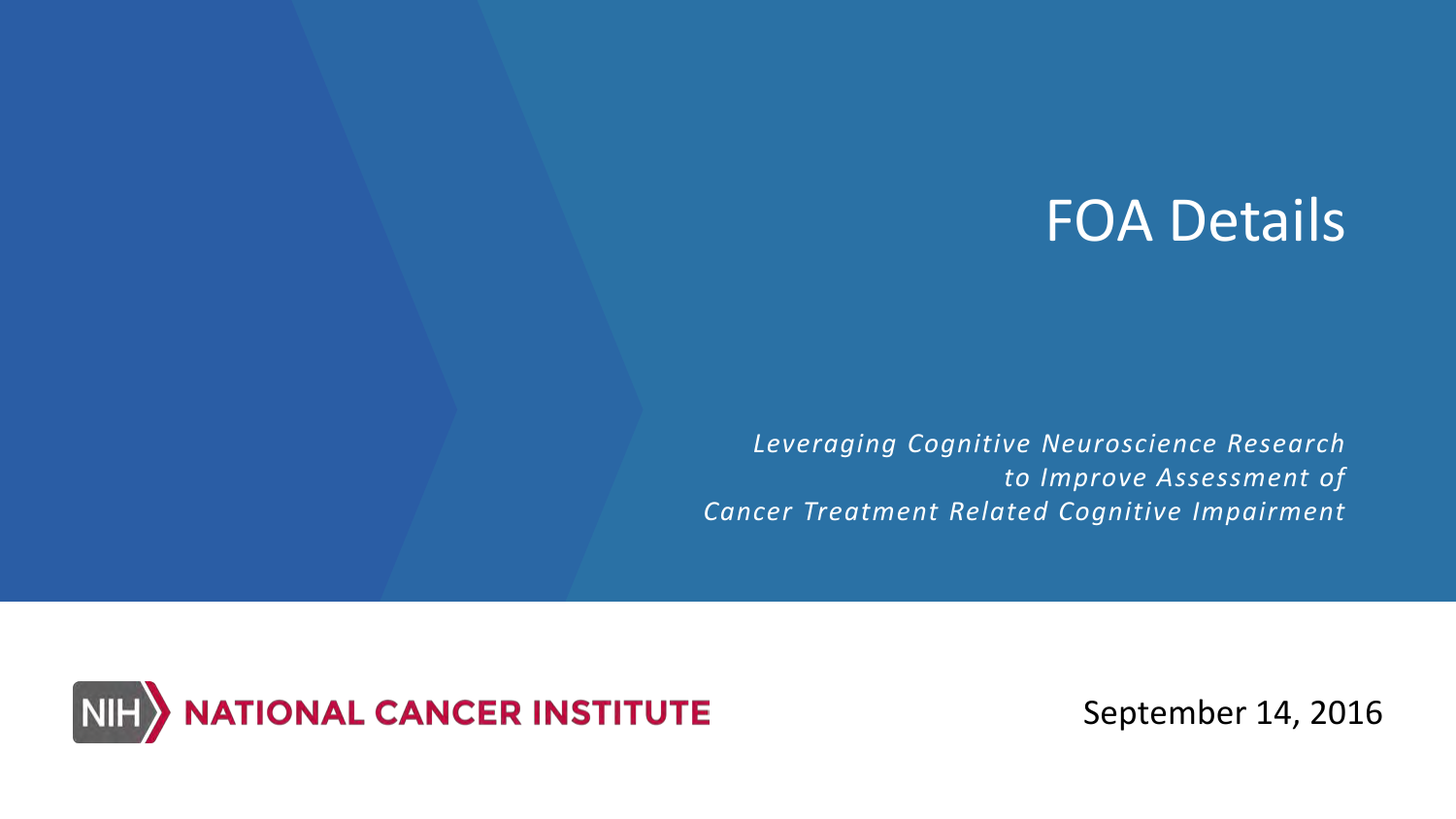# Leveraging Cognitive Neuroscience Research to Improve Assessment of Cancer Treatment Related Cognitive Impairment



Contact: Jerry Suls 240-276-6811 jerry.suls@nih.gov *PAR-16-212 (R01) & PAR-16-213 (R21)*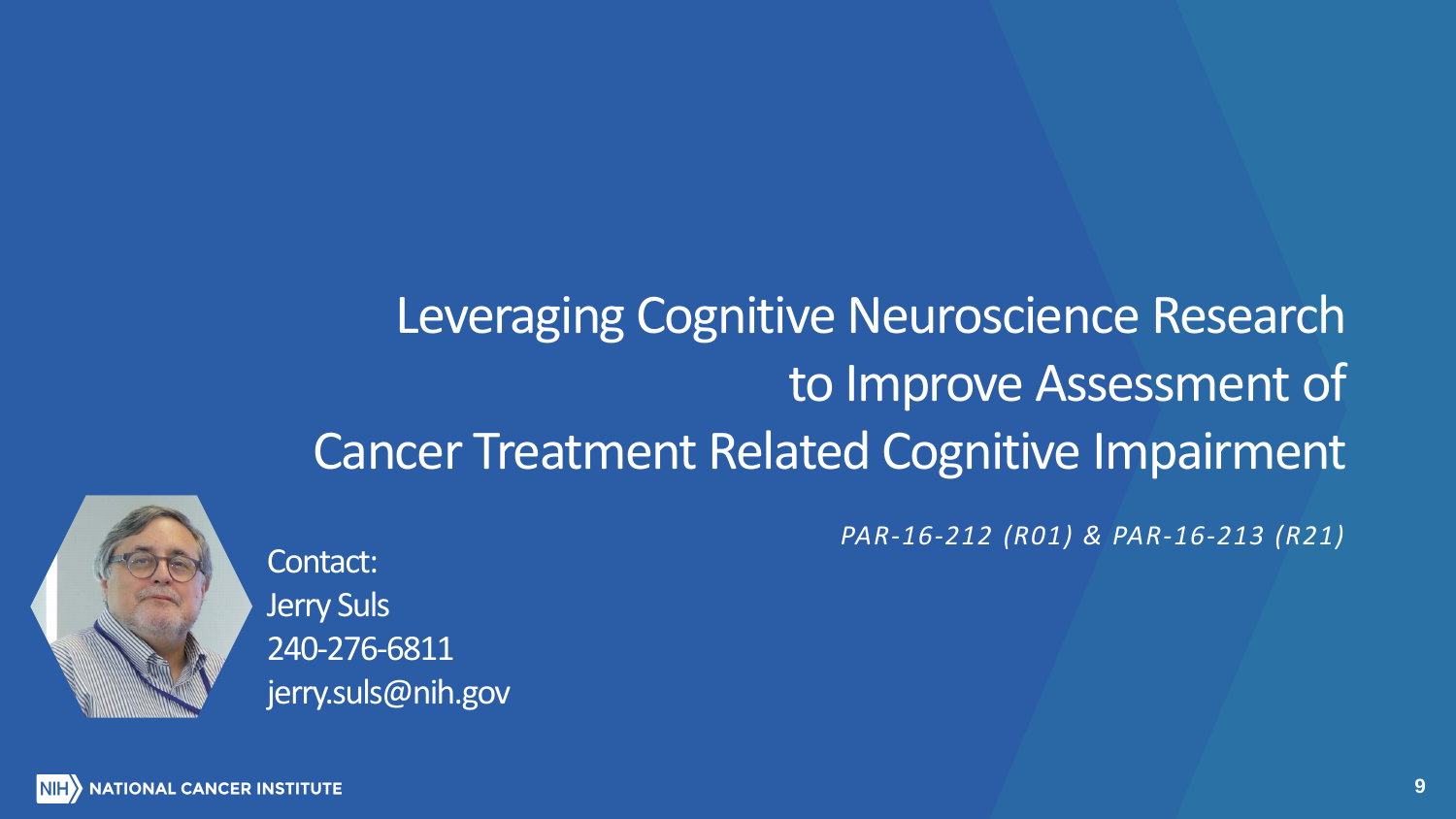### Purpose of the FOAs

- To encourage transdisciplinary clinical and pre-clinical research that will leverage cognitive neuroscience to improve traditional measurement of cognitive impairment following cancer treatment, often referred to as "chemobrain"
	- Chemobrain defined as diffuse mental cloudiness that occurs at any point during or following chemotherapy that is presumed to be caused by neurotoxic effects of the treatment
	- Patients report problems with memory, attention, concentration, and other cognitive complaints
	- Animal models report similar problems in cognition and learning
- Current assessment of cognitive impairment following cancer treatment for non-CNS malignancies through self-reports and traditional neuropsychological tests has limitations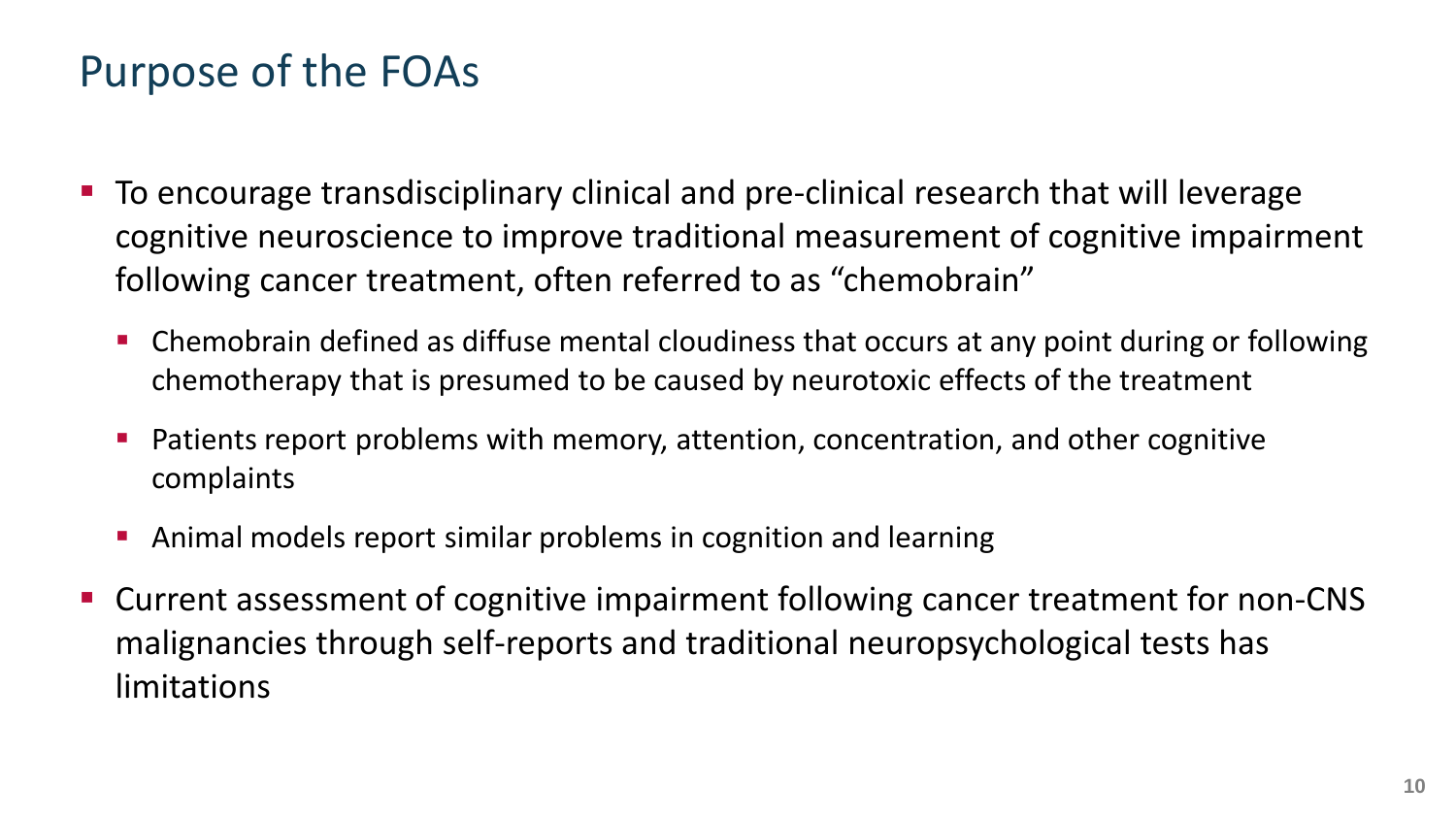#### Limitations of Patient-Reported Outcomes

- May assess physical symptoms and quality of life, but not intended to identify the underlying cognitive impairment
- Patient reported outcomes often discordant with traditional neuropsychology tests
- Too blunt to delineate underlying impairment
	- "I can't remember what I have just been told"
		- Attention?
		- Memory?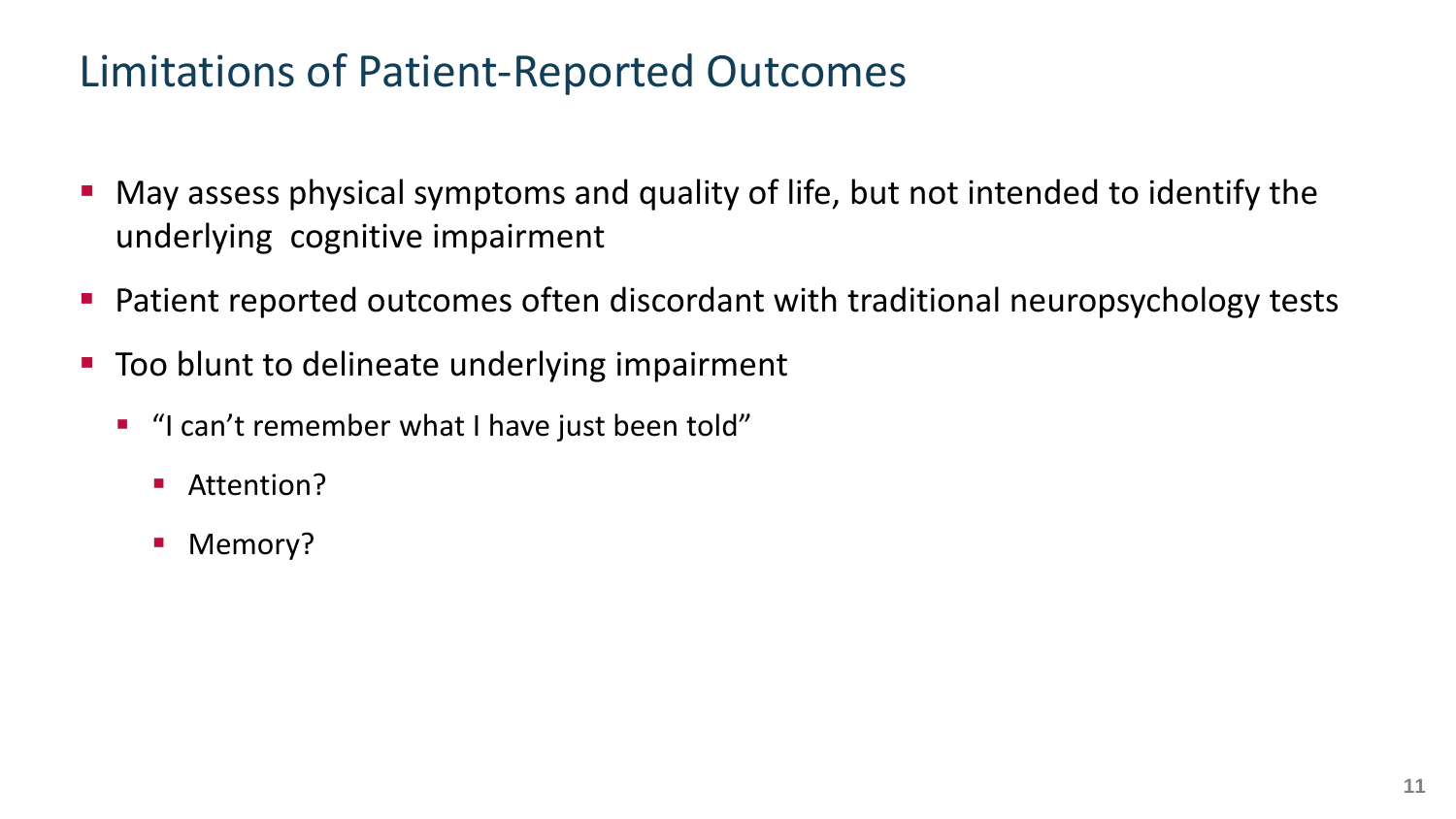### Limitations of Traditional Neuropsychology Tests

- Example:
	- Forgot order of digits
		- Memory?
	- **Trouble searching for digits** 
		- **Selective attention?**
	- **-** Difficulty drawing lines
		-

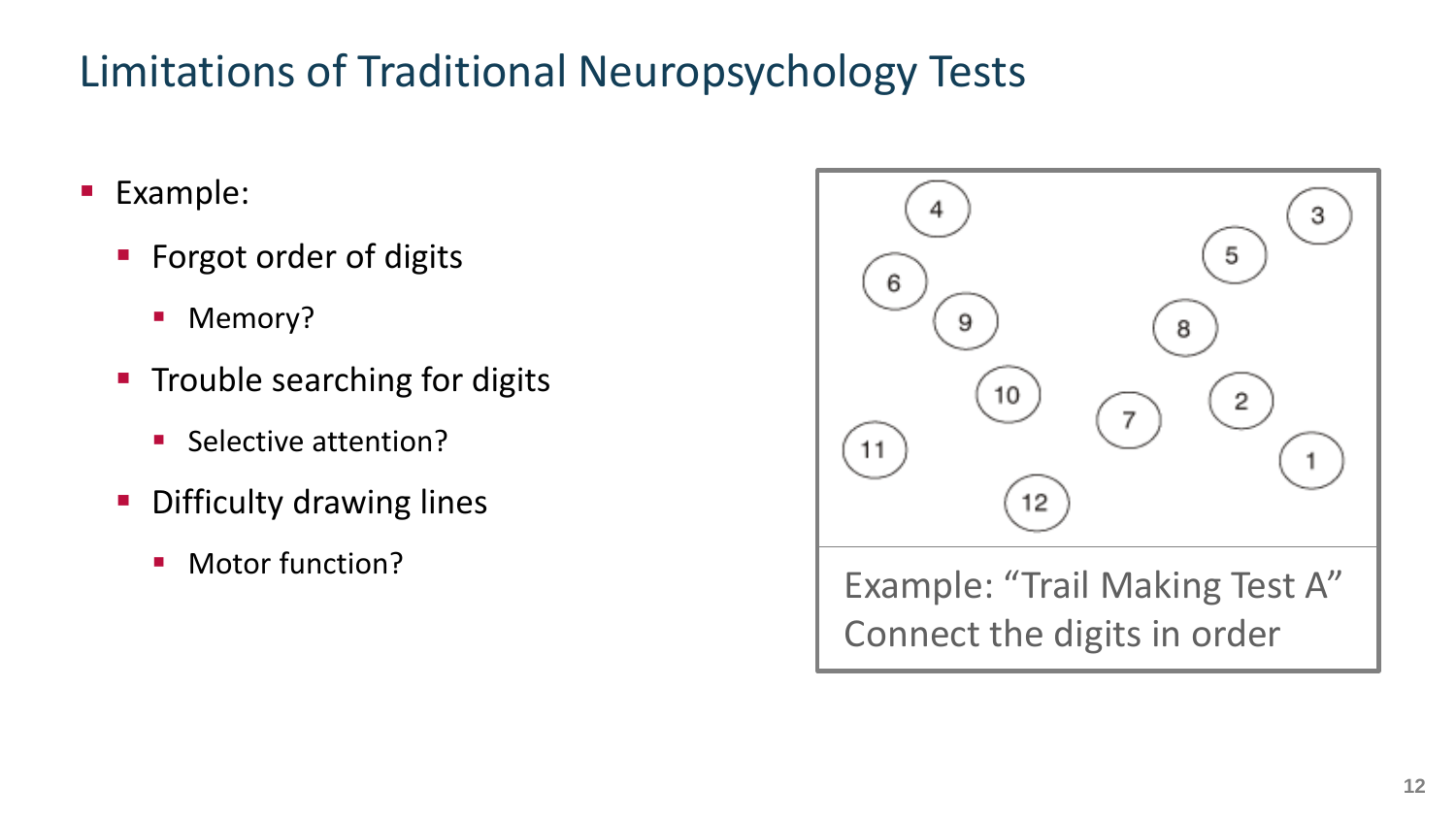### What is the **Source** of the Complaint?

- **Patient reported outcomes and traditional neuropsychological tests suggest there is a** deficit but not where the deficit stems from
- **Cognitive science tests are capable of specifying the underlying impairment**
- In addition, they are typically computer-administered and can be shorter and more efficient
- There is also potential for incorporation into the clinical trial intake process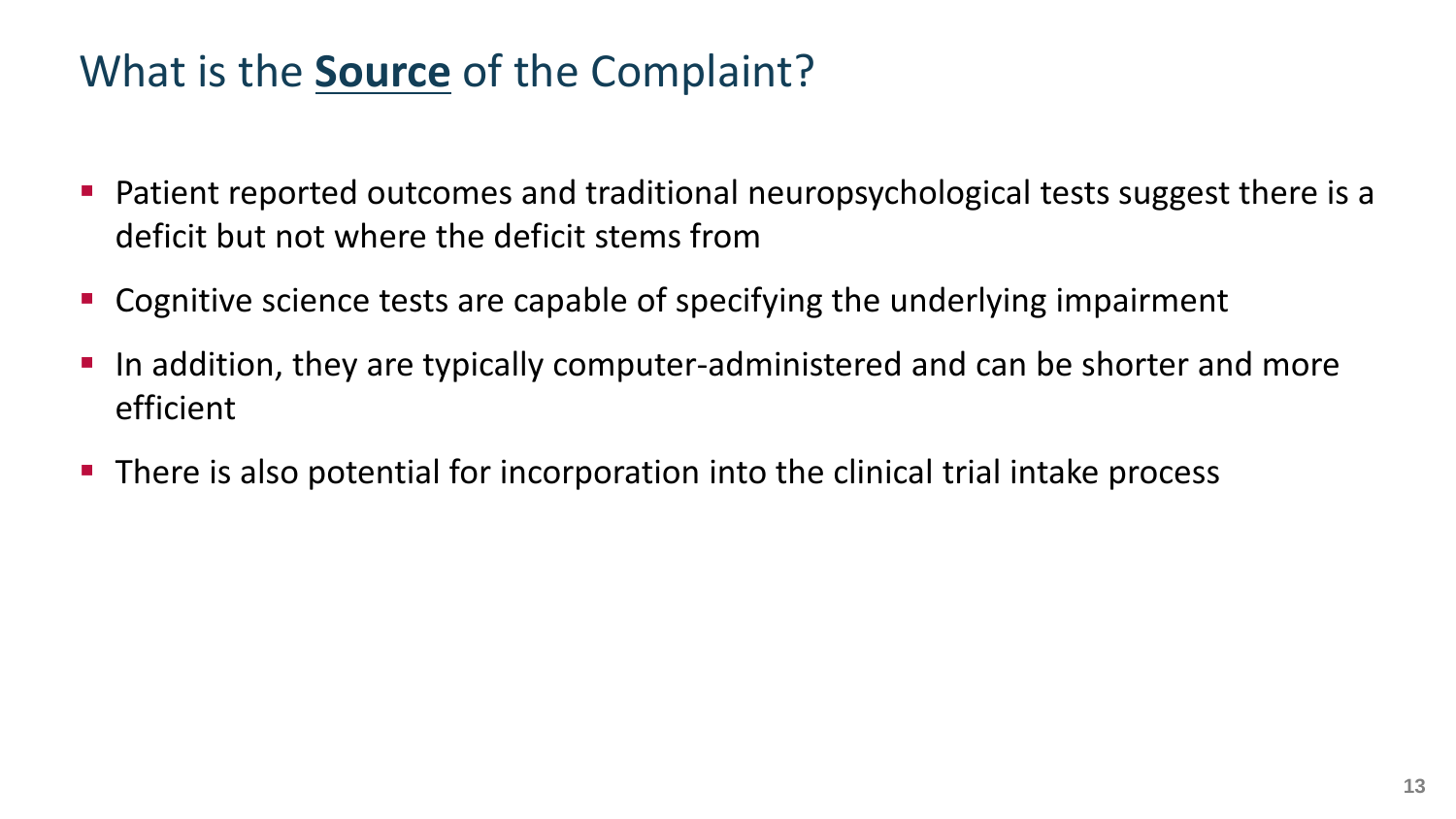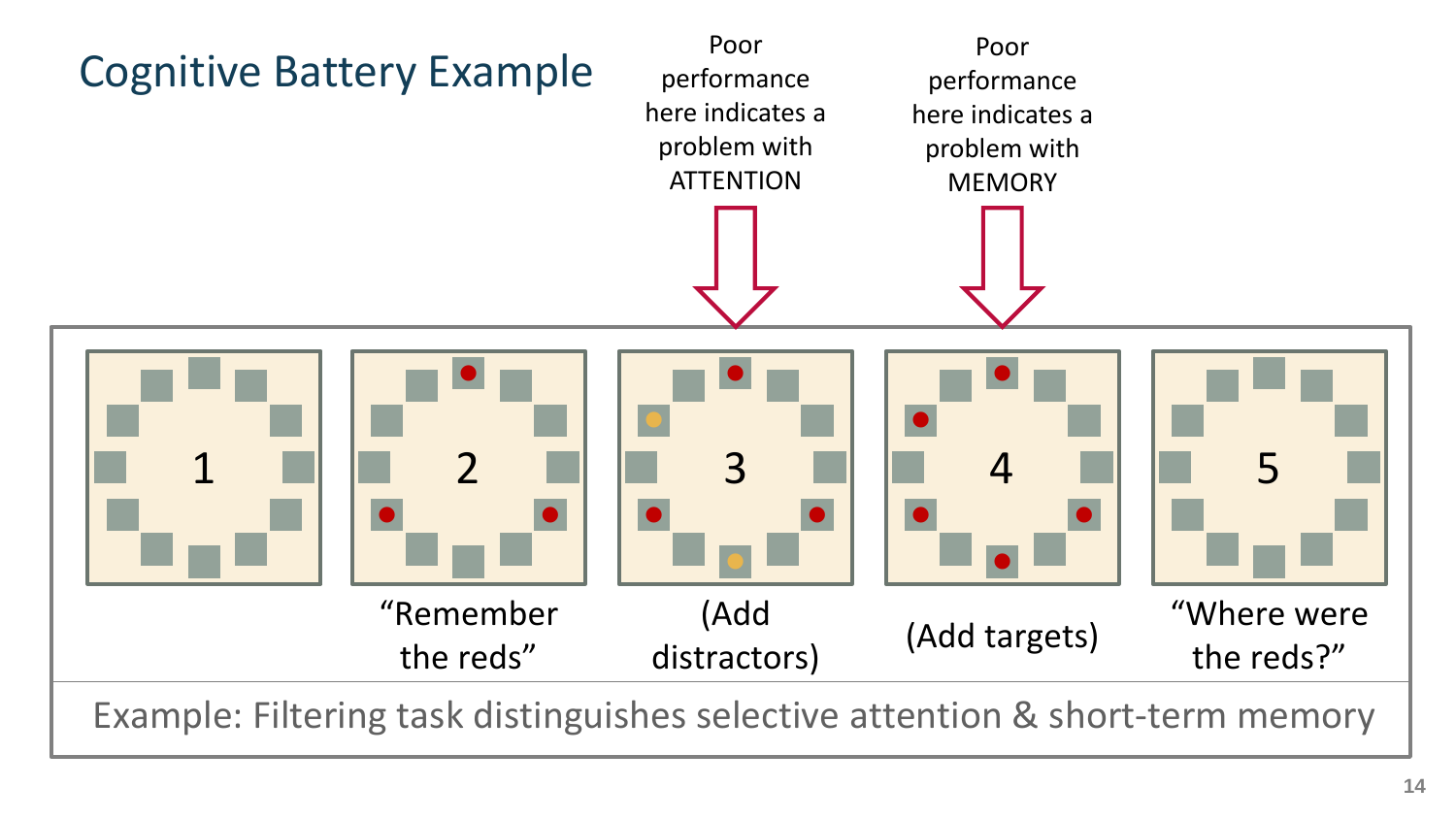#### Example Research Questions

- Which specific cognitive functions are impaired following non-CNS chemotherapy treatments?
- Do performance changes on cognitive science tests predict gray and white matter changes or neuronal connectivity (assessed via structural or functional imaging) better than traditional neuropsychology tests and Toolbox assessments?
- **How do the profiles of cognitive impairment differ based on cognitive science tests** versus traditional neuropsychology tests or Toolbox?
- **How can reliable and sensitive cognitive science tests be integrated into the standard** of cancer care?
- How can more precise measurement of cognitive impairment inform the development and testing of strategies of remediation, clinical guidelines and effective survivorship care plans?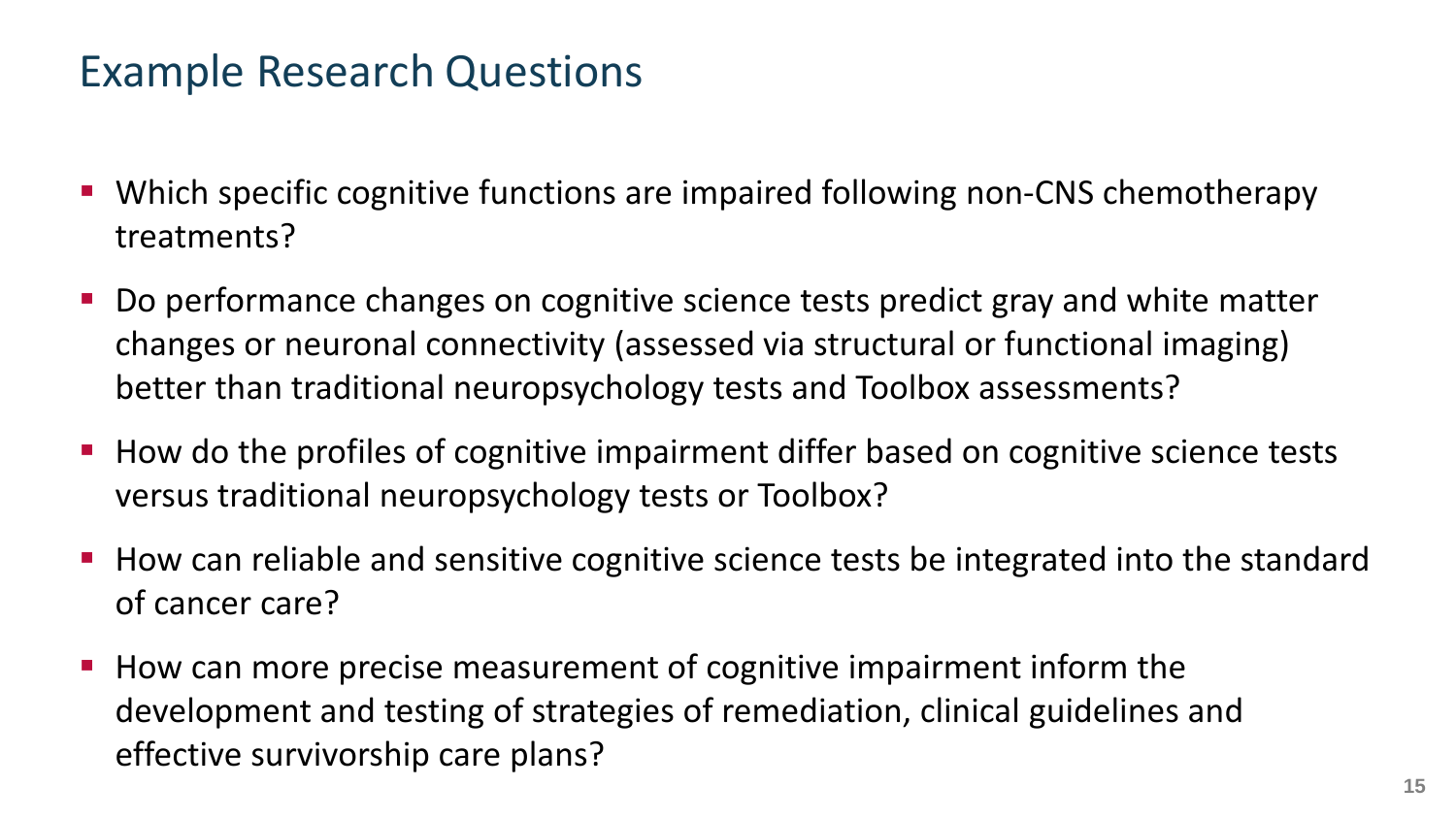

## Study Design Considerations

- **Essential** 
	- Prospective longitudinal designs with pre-treatment baseline assessment prior to therapy and repeated assessments over time
	- Include cognitive neuroscience-informed paradigms to identify impaired processes
	- Use of traditional clinical neuropsychological assessment tools as comparisons (in patient studies)
	- Relevant comparison group (patients not receiving chemotherapy and/or healthy age-matched controls)

Choice depends on cancer site, stage, and treatment regimen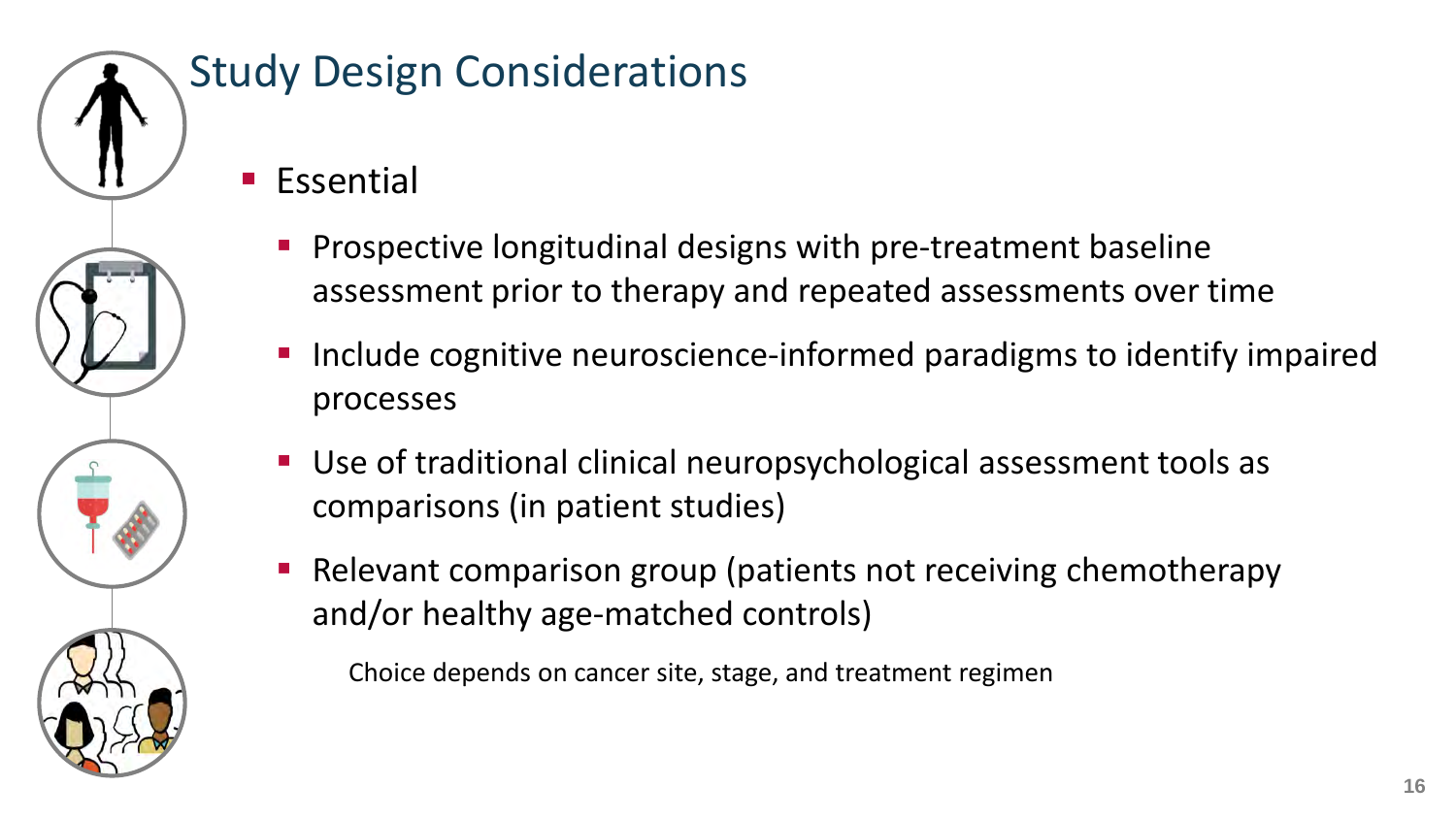

## Study Design Considerations

- **Optional** 
	- **Structural and/or functional neuroimaging**
	- **Inclusion of QOL and functional outcomes**

- **For Preclinical Studies** 
	- **Longitudinal designs are encouraged**
	- Other design features should be justified in accordance with the specific aims of the project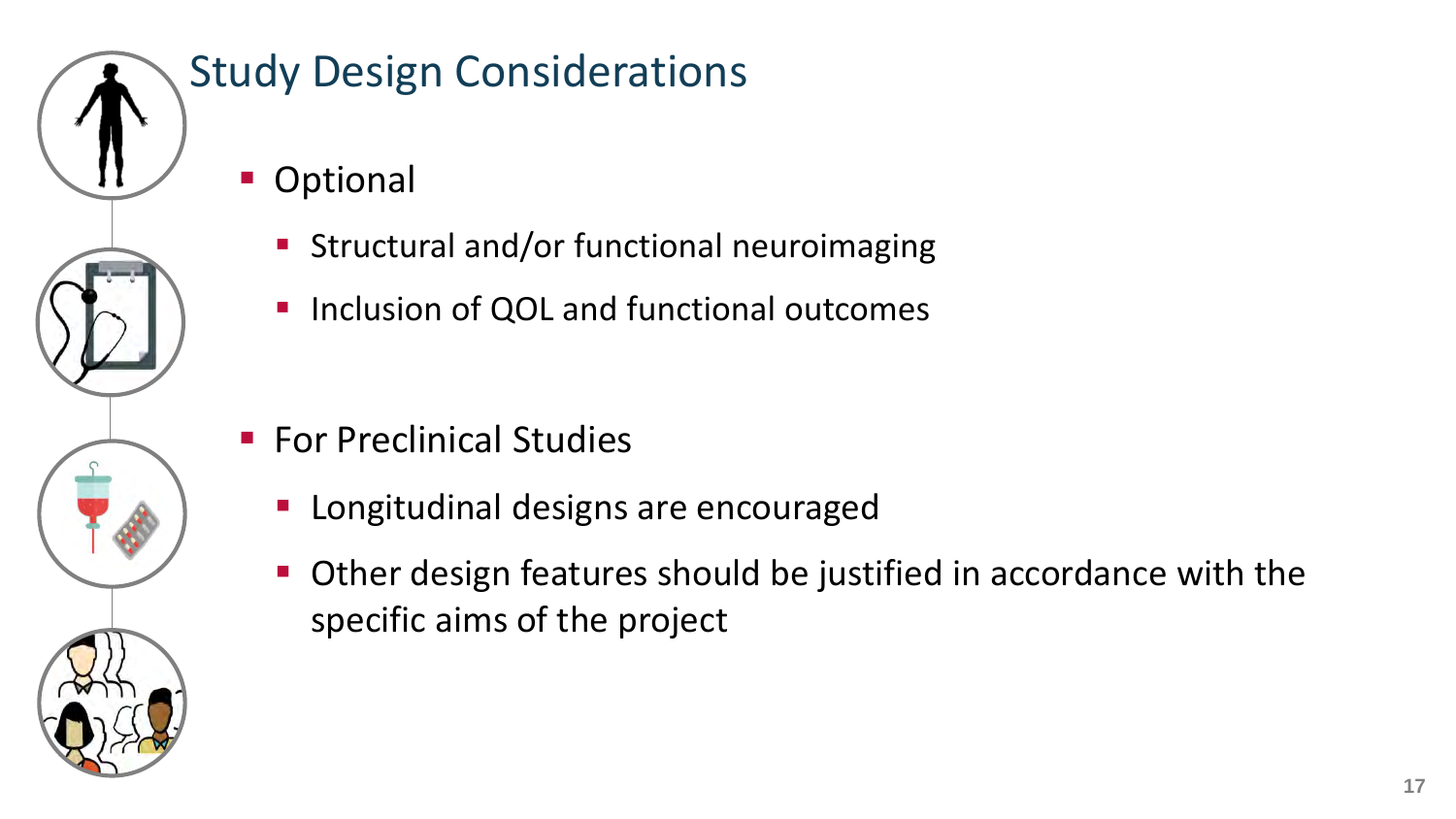### Sample Evaluation Criteria

- **Have the projects used cognitive science tests to identify the specific underlying** impaired mechanism?
- If is the feasibility and predictive validity of cognitive tests greater than conventional testing?
- Have results provided a scientific basis to inform care planning and accommodation strategies?
- Understudied and demographically diverse samples (low SES, rural, race/ethnicity) encouraged
- Transdisciplinary approach encouraged (cognitive science, medical oncology, cancer epidemiology, clinical neuropsychology, psychometrics, human development and aging, preclinical models of human cancer, statistical modeling, behavioral science)
- *Not* intended to support: Analysis of existing data; Retrospective or cross-sectional research designs; Brain imaging technologies, exclusively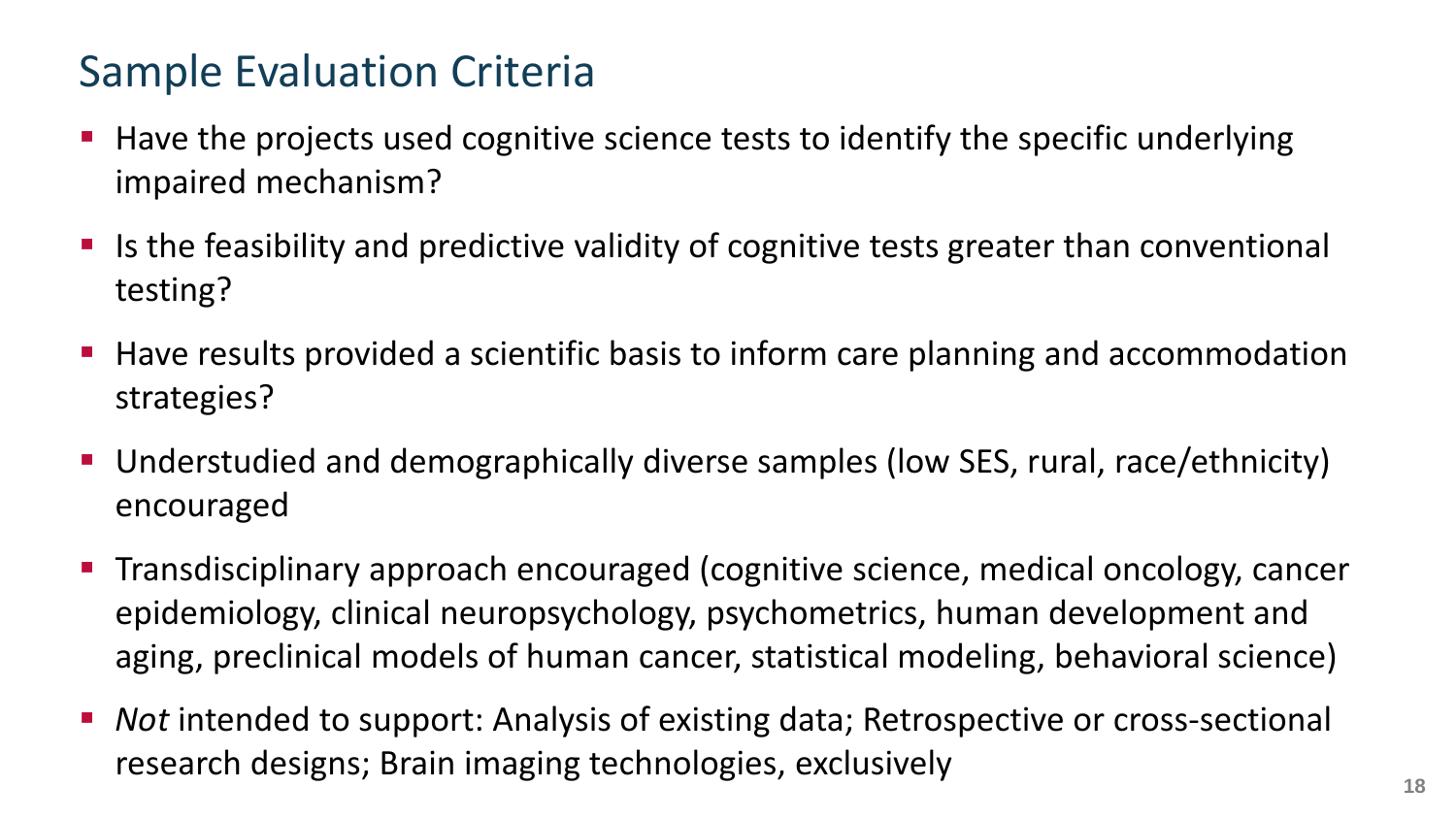#### Other Important Information

- **FOAs are PARs that will be evaluated by reviewers with relevant expertise in cognitive** science, oncology, neuroscience, animal models, and psycho-oncology
- R01s are 3-5 year grants, which require preliminary studies
- R21s are 2-year grants, which are considered exploratory and do not require preliminary data
- Grants with direct costs  $\ge$  \$500,000 in any year require special Program approval for submission
	- **Submit materials to Program Director at least 8 weeks prior to receipt date**
	- Any Facilities and Administrative costs of subcontracts are not included
	- For more information: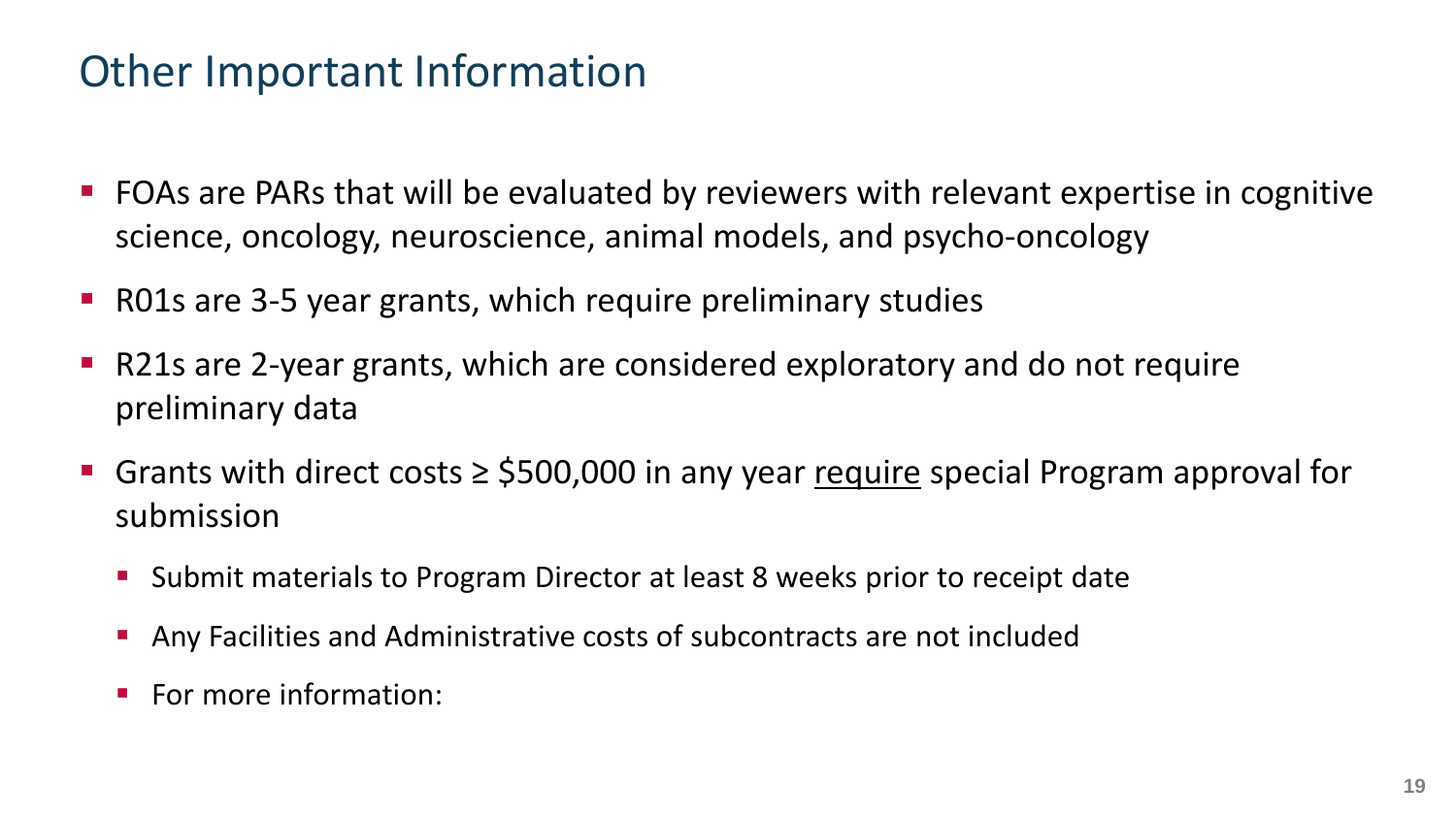## **Resources**

*Leveraging Cognitive Neuroscience Research to Improve Assessment of Cancer Treatment Related Cognitive Impairment* 



September 14, 2016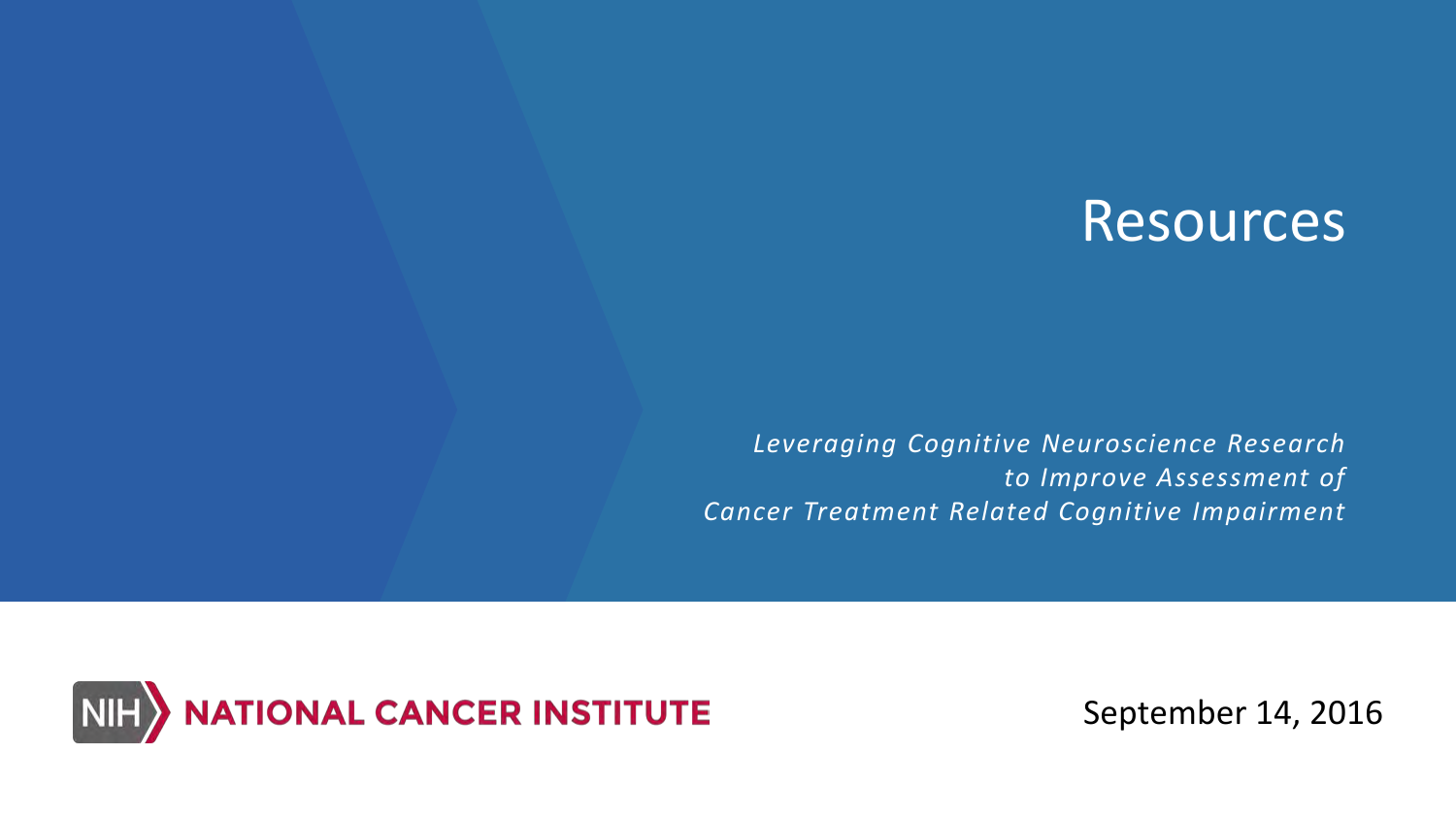#### Read the FOAs Very Carefully!

- [PAR-16-212 \(R01\) http://grants.nih.gov/grants/guide/pa-files/PAR-16-212.html](http://grants.nih.gov/grants/guide/pa-files/PAR-16-212.html)
- [PAR-16-213 \(R21\) http://grants.nih.gov/grants/guide/pa-files/PAR-16-213.html](http://grants.nih.gov/grants/guide/pa-files/PAR-16-212.html)
- Open Date (Earliest Submission Date): September 13, 2016
- Application Due Date: October 13, 2016; April 11, 2017; October 10, 2017; April 11, 2018; October 10, 2018; April 11, 2019
- Scientific Merit Review: March 2017; July 2017; March 2018; July 2018; March 2019; July 2019
- Advisory Council Review: May 2017; October 2017; May 2018; October 2018; May 2019; October 2019
- Earliest Start Date: July 2017; December 2017; July 2018; December 2018; July 2019; December 2019
- Expiration Date: April 12, 2019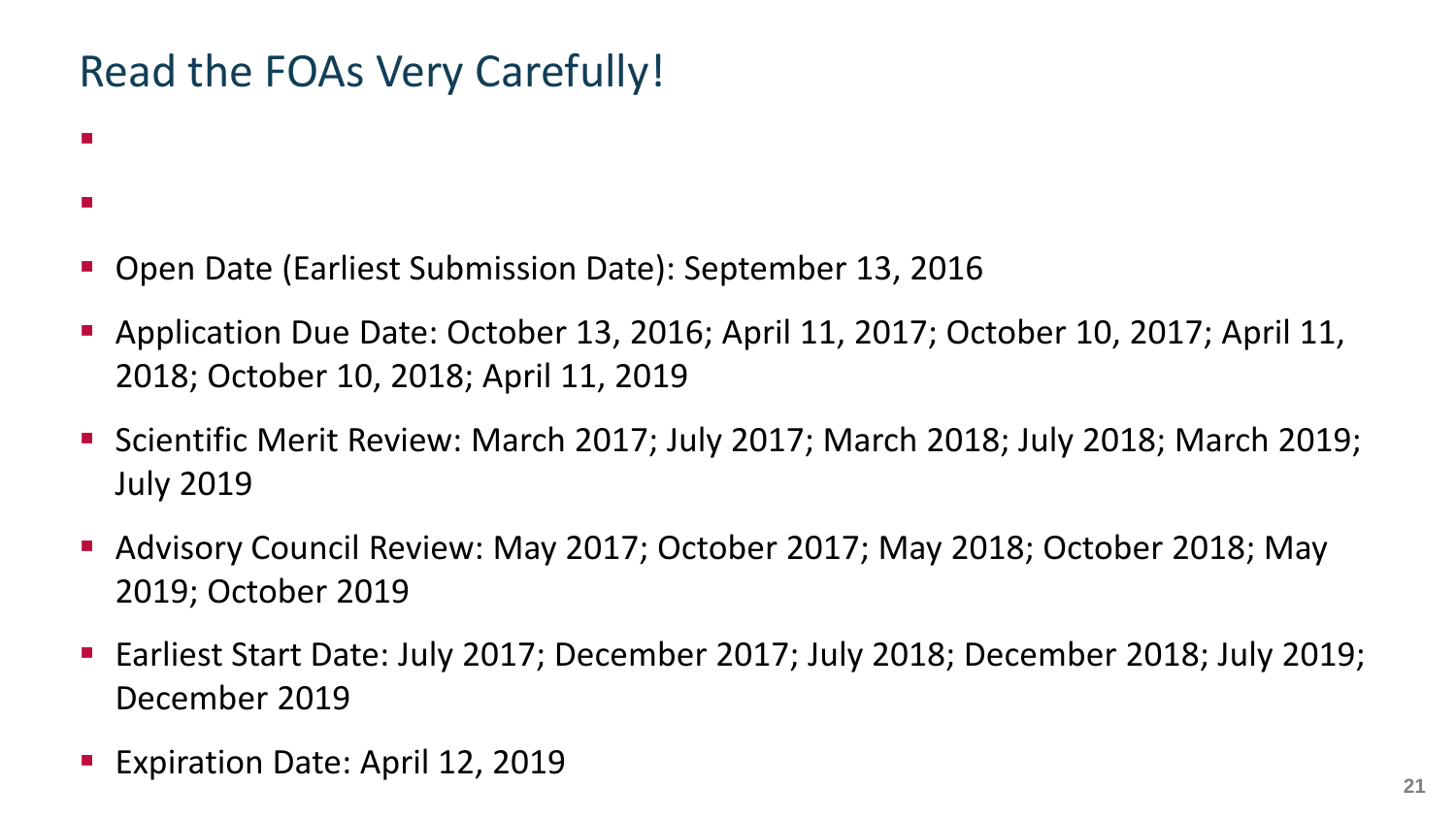#### Additional Resources

- Links to all NCI/BRP announcements and contact information can be found at
	- **Funding for Extramural Cancer Training by the NCI Cancer Training Branch:**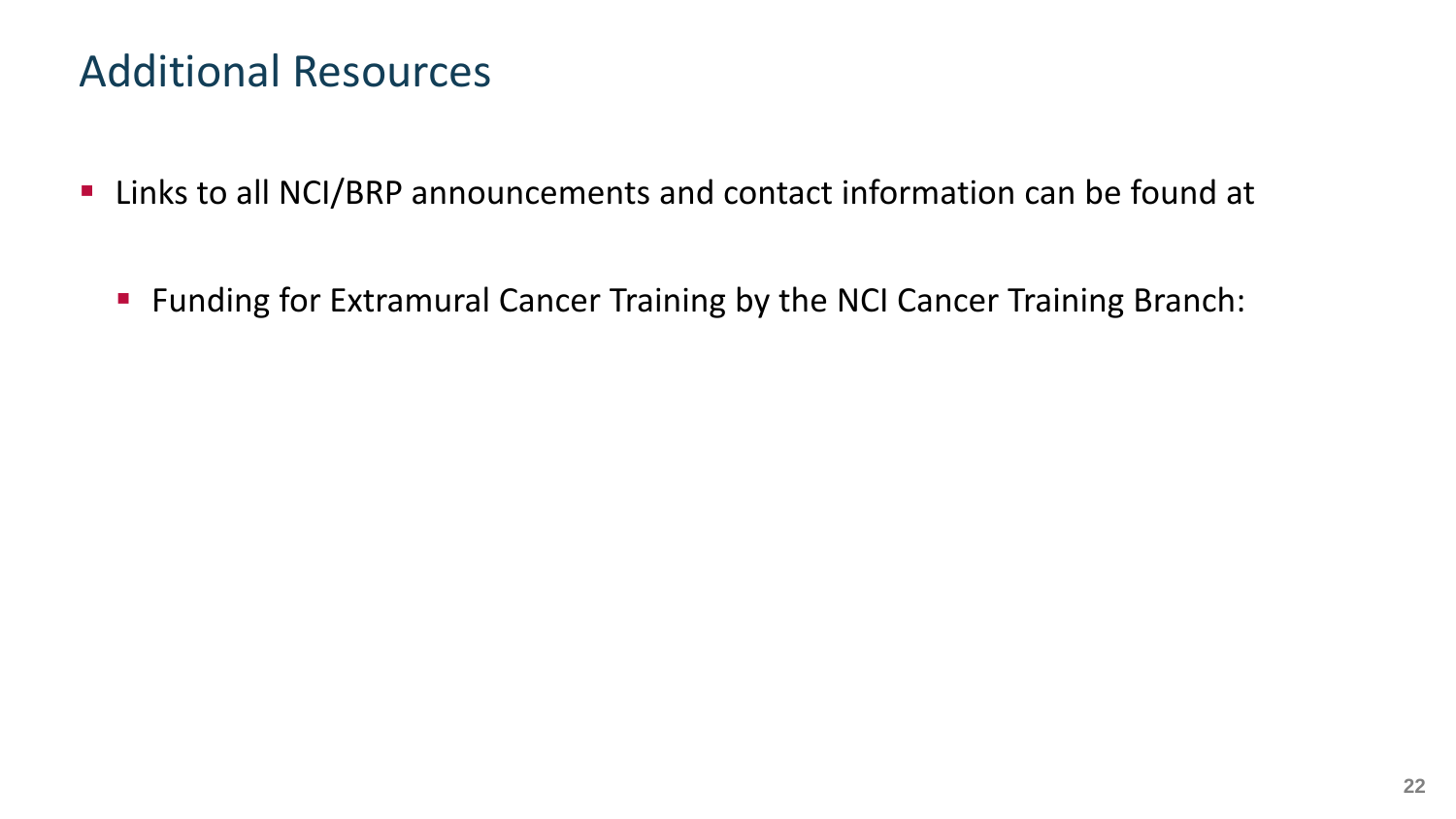#### Resources for New Funding Announcements

- Today's webinar and list of FAQs (both leading up to and following the webinar) will be posted online:
	- <http://cancercontrol.cancer.gov/funding-foa-applicants.html>
	- There, you can also find links to FOAs and Program Director contact information
- Connect with any BRP staff member via contact information listed on:
	- <http://staffprofiles.cancer.gov/brp/>
	- Email questions to BRP anytime at [ncidccpsbrpadvances@mail.nih.gov](mailto:ncidccpsbrpadvances@mail.nih.gov)
	- Subscribe or unsubscribe from NCI/BRP email updates at <http://cancercontrol.cancer.gov/brp/e-newsletter/subscribe.html>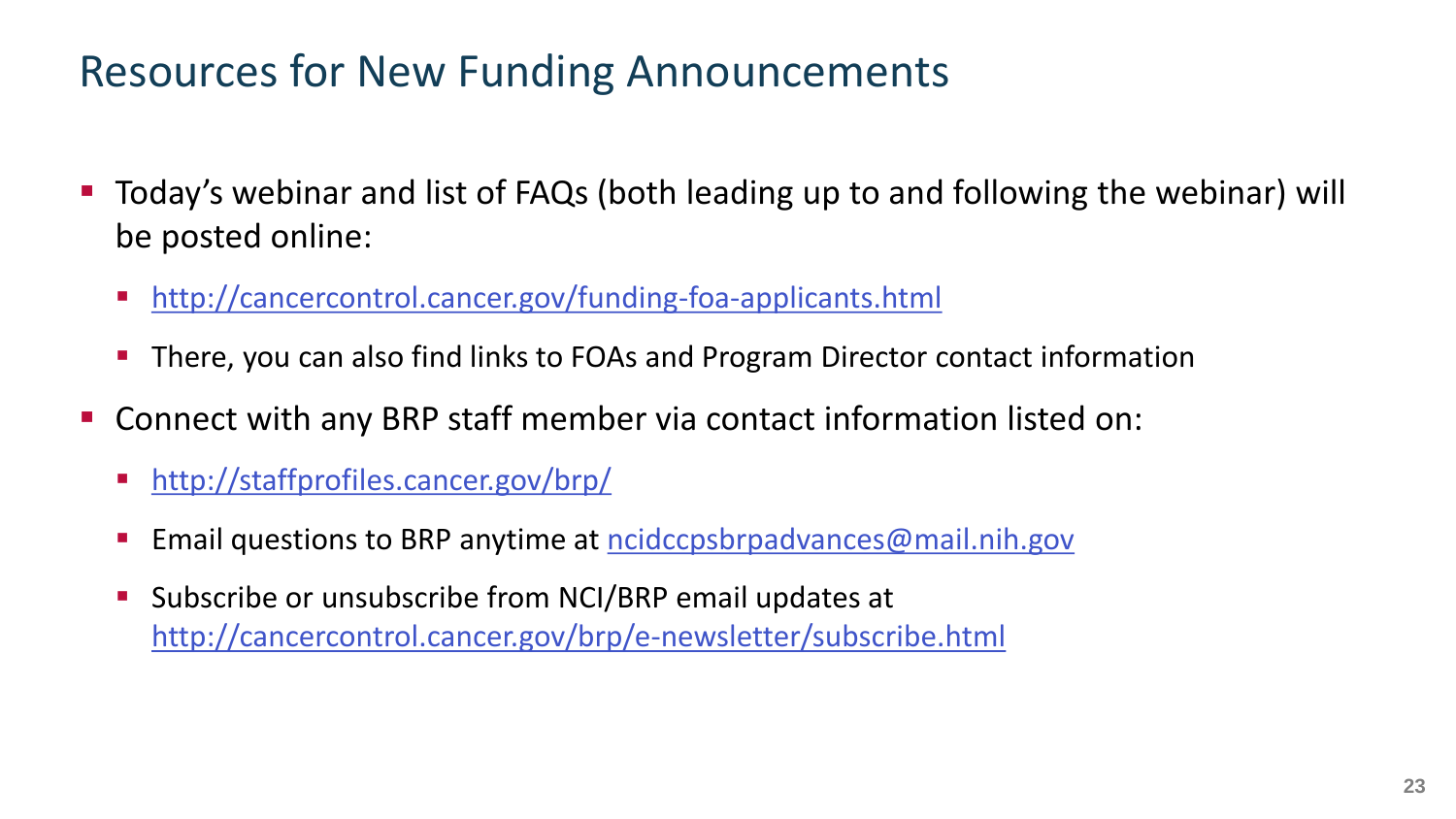## Questions

The questions that follow were posed by listeners of the webinar. Please refer to the transcript for our responses: [cancercontrol.cancer.gov/pdf/Cognitive\\_Neuroscience\\_webinar\\_transcript.pdf](https://cancercontrol.cancer.gov/pdf/Cognitive_Neuroscience_webinar_transcript.pdf)

> *Leveraging Cognitive Neuroscience Research to Improve Assessment of Cancer Treatment Related Cognitive Impairment*



September 14, 2016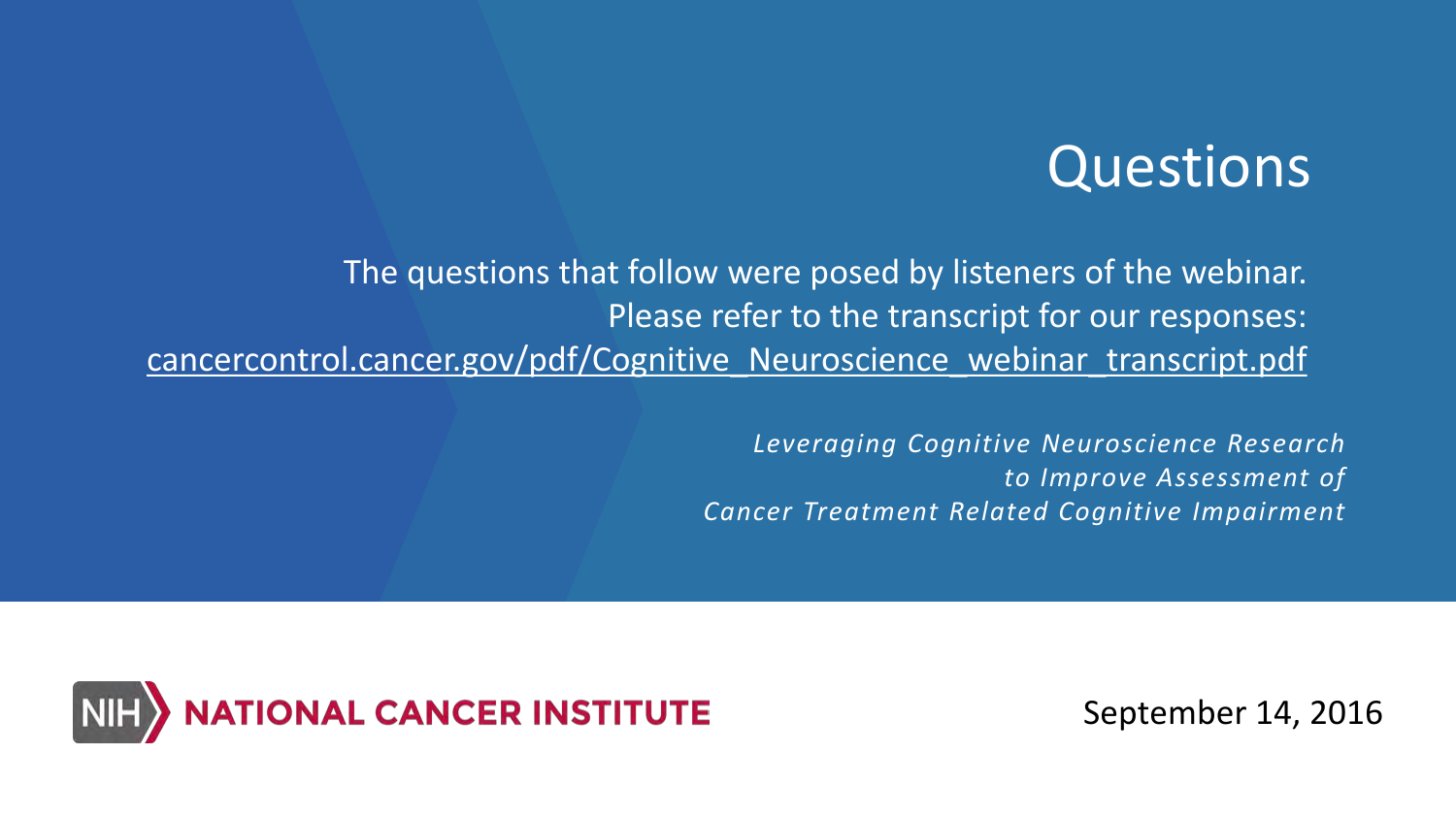*The FOA encourages the applications of "…cognitive neuroscience theory and task paradigms, developed in the last three decades, for improved measurement and assessment of acute- and late-term cognitive changes following cancer treatment." Does this mean that traditional clinical neuropsychological batteries should not be included?*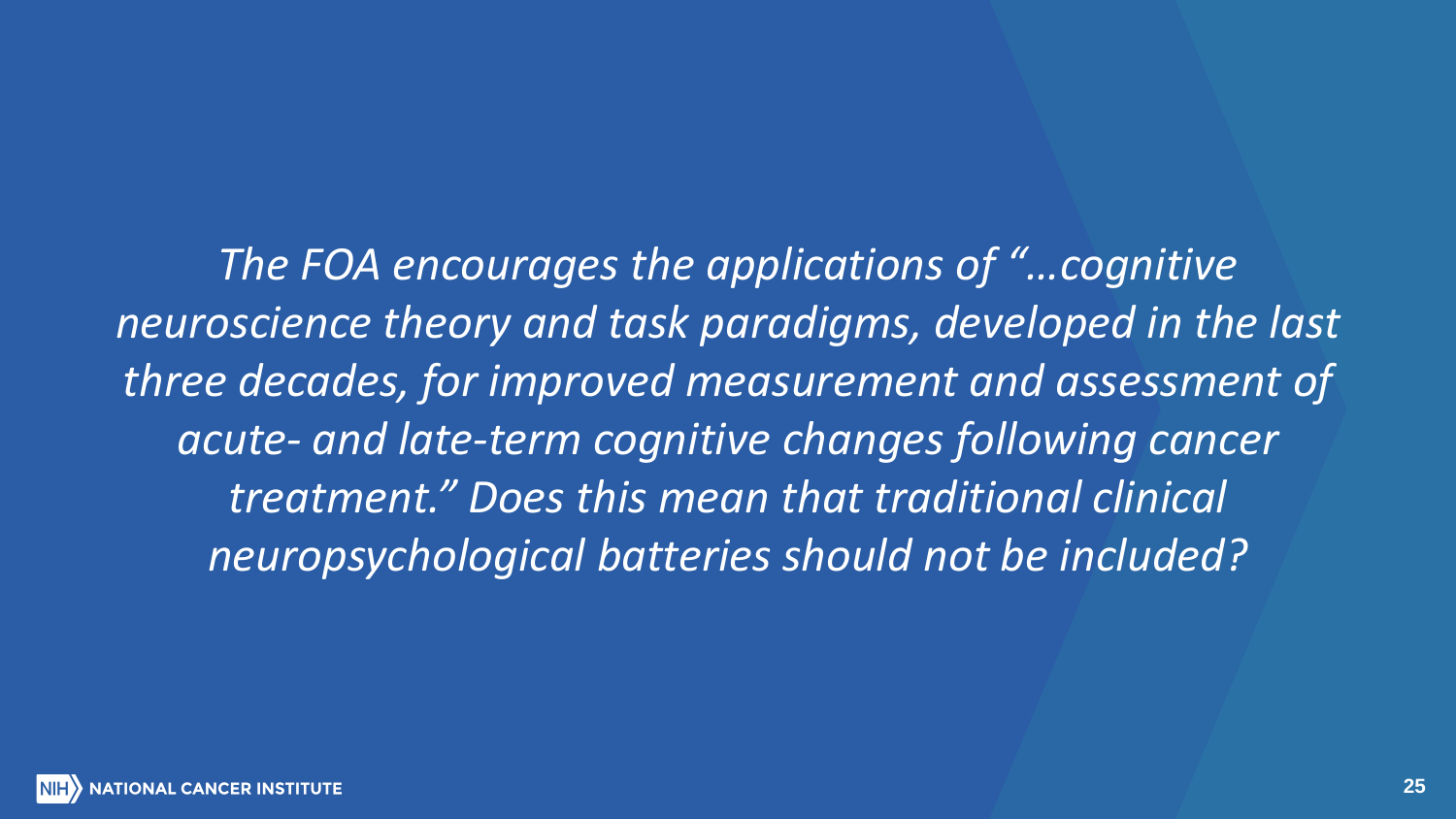## *To what extent are proposals that focus on both cognitive AND social/affective changes in response to cancer treatment of interest?*

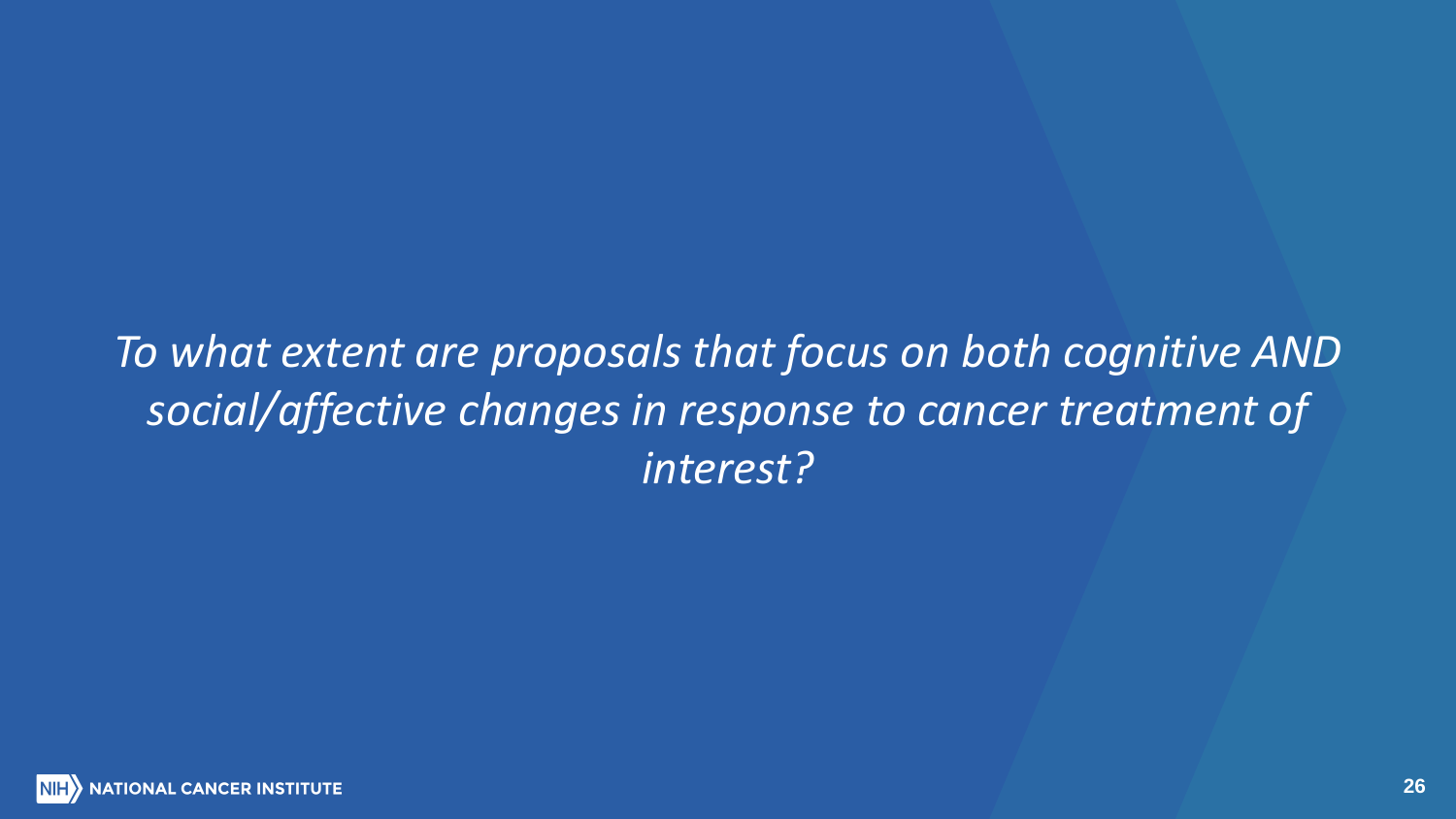## *Must the NIH Cognitive Toolbox battery be included as a control?*

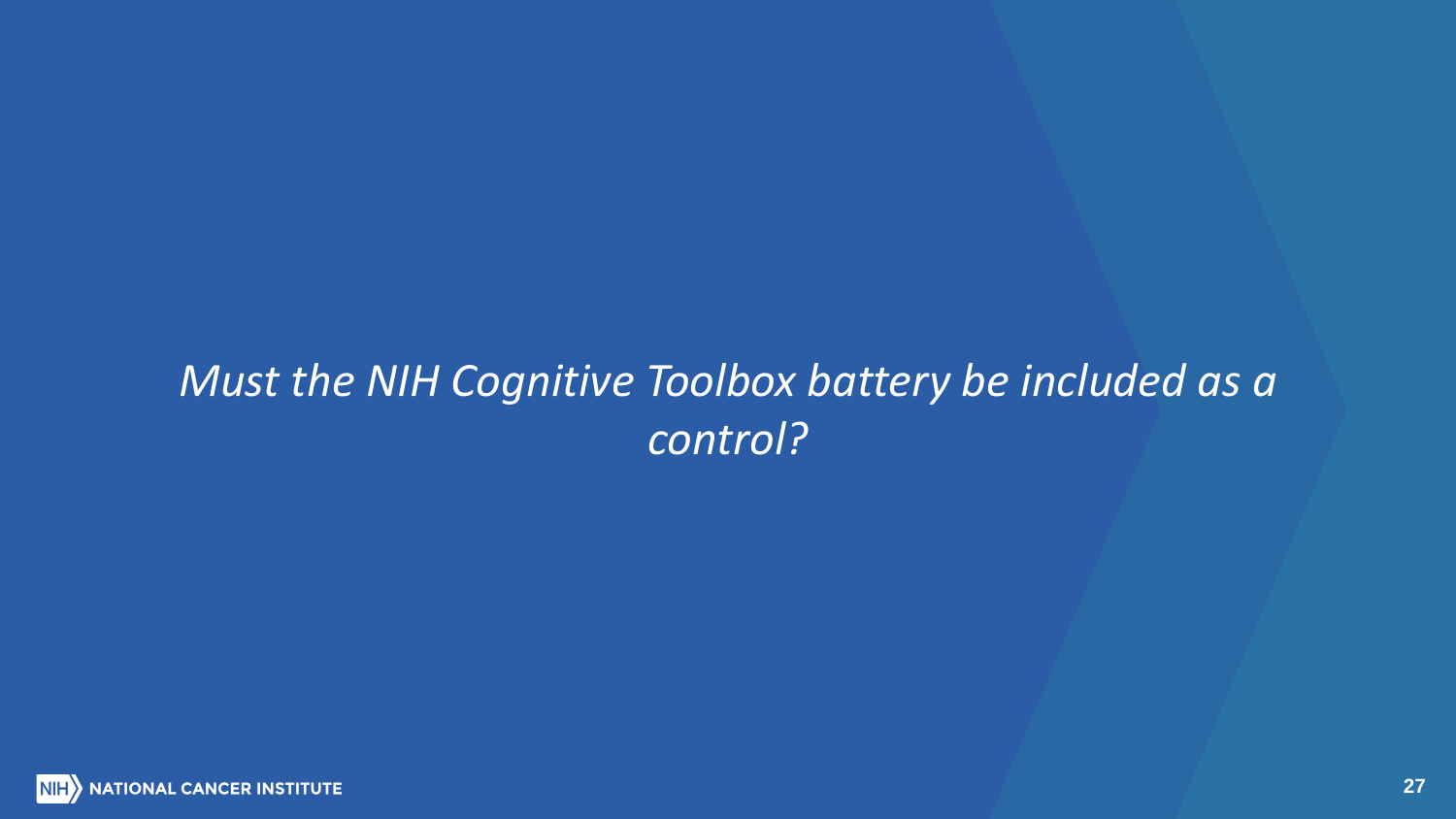#### *What cancer sites are being studied?*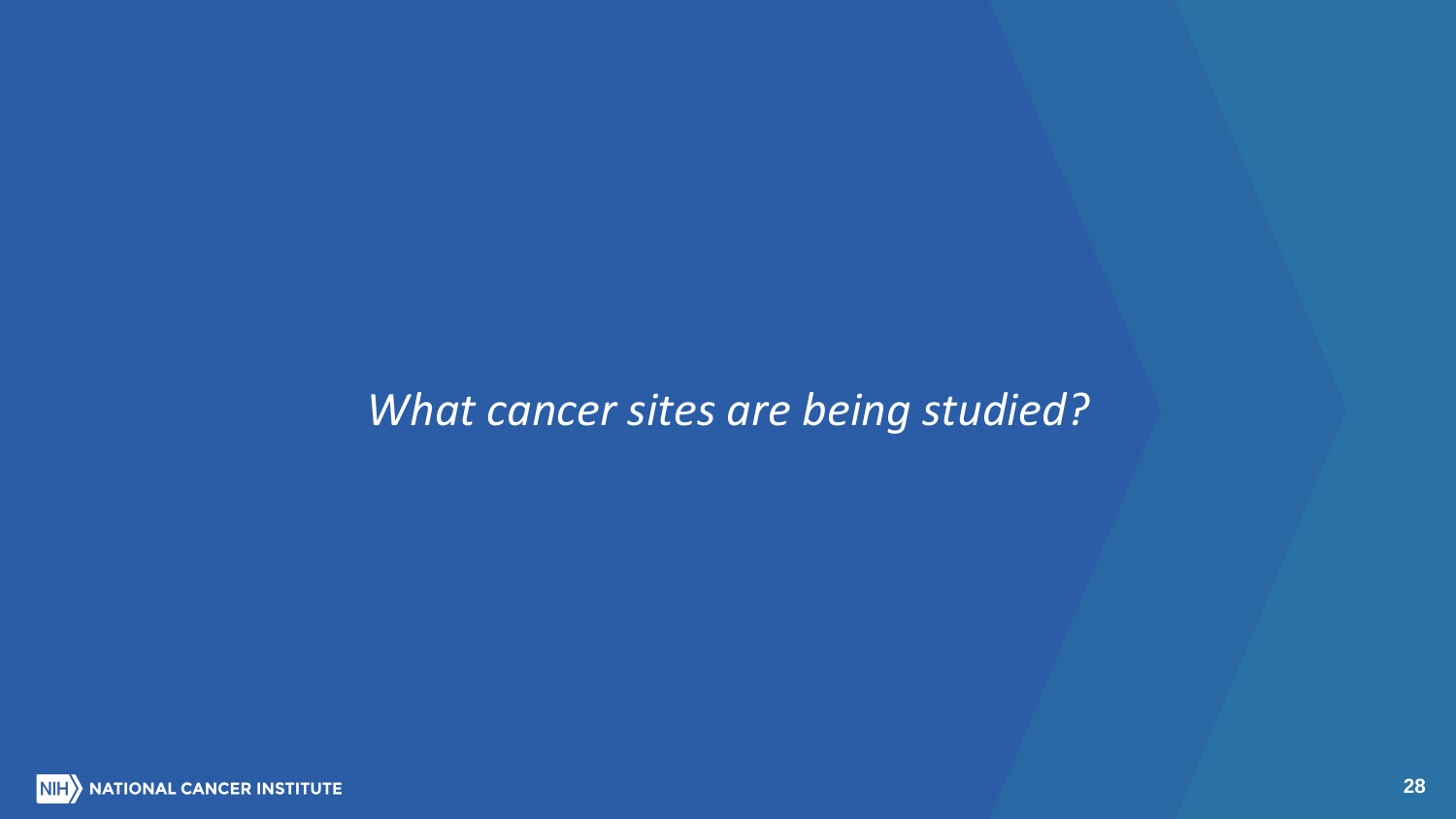## *Are applications exclusively to be focused on the effects of systemic chemotherapy?*